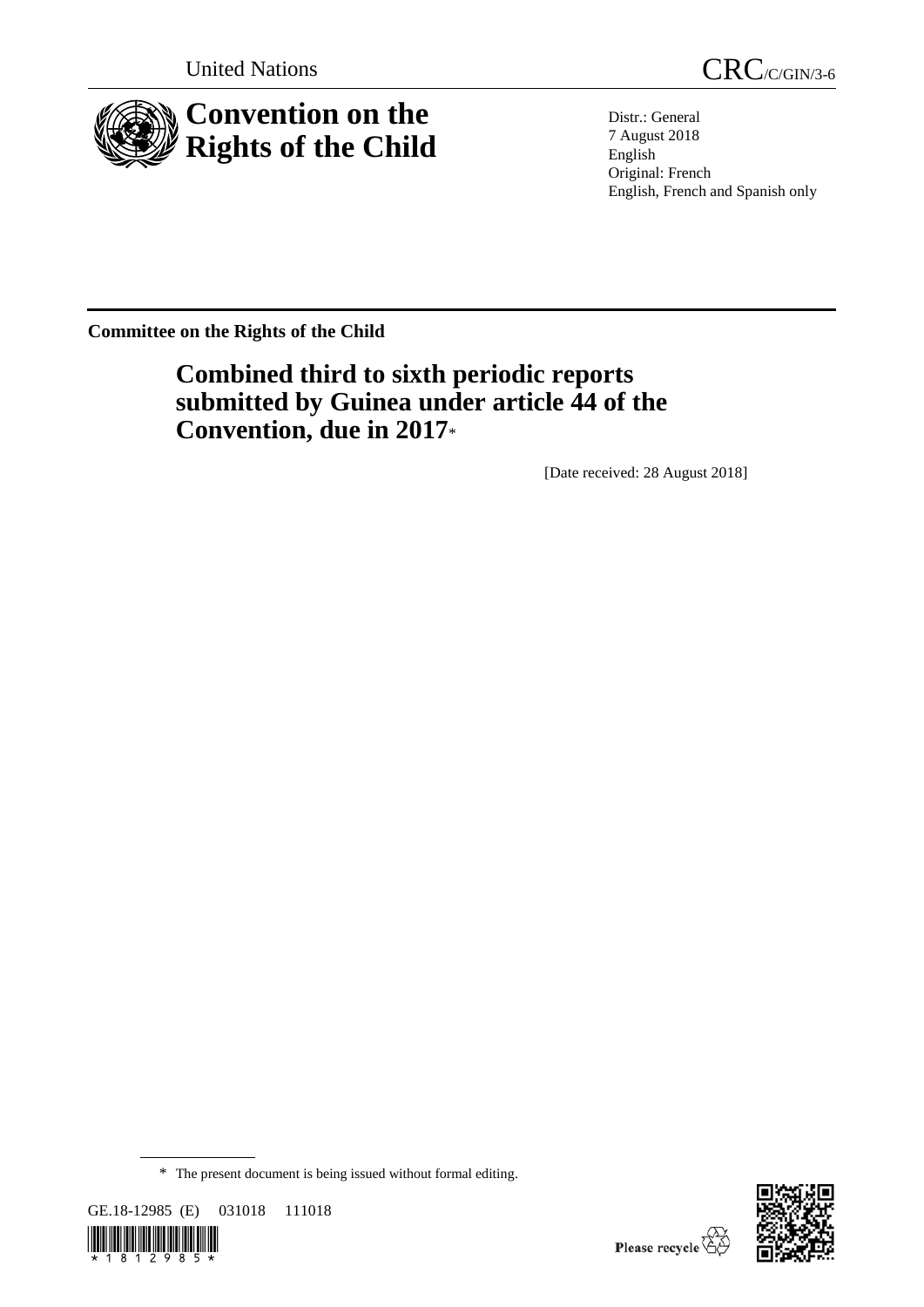## Contents

|       |                                                                                                                                                           | Page           |
|-------|-----------------------------------------------------------------------------------------------------------------------------------------------------------|----------------|
|       |                                                                                                                                                           | 3              |
| Ι.    |                                                                                                                                                           | $\overline{4}$ |
| П.    |                                                                                                                                                           | 12             |
| Ш.    |                                                                                                                                                           | 13             |
| IV.   |                                                                                                                                                           | 14             |
| V.    |                                                                                                                                                           | 16             |
| VI.   | Family environment and alternative care (arts. 5, 18 $(1-2)$ , 9-11,                                                                                      | 18             |
| VII.  | Disability, basic health and welfare (arts. 6, 18 (3), 23, 24,                                                                                            | 19             |
| VIII. |                                                                                                                                                           | 23             |
| IX.   | Special protection measures (arts. 22, 30, 32, 33, 35, 36, 37 (b–d) and 38–40)                                                                            | 24             |
| X.    | Implementation of the Optional Protocol to the Convention on the Rights<br>of the Child on the sale of children, child prostitution and child pornography | 26             |
| XI.   | Implementation of the Optional Protocol on the involvement of children in armed conflict                                                                  | 28             |
| XII.  |                                                                                                                                                           | 29             |
|       |                                                                                                                                                           | 29             |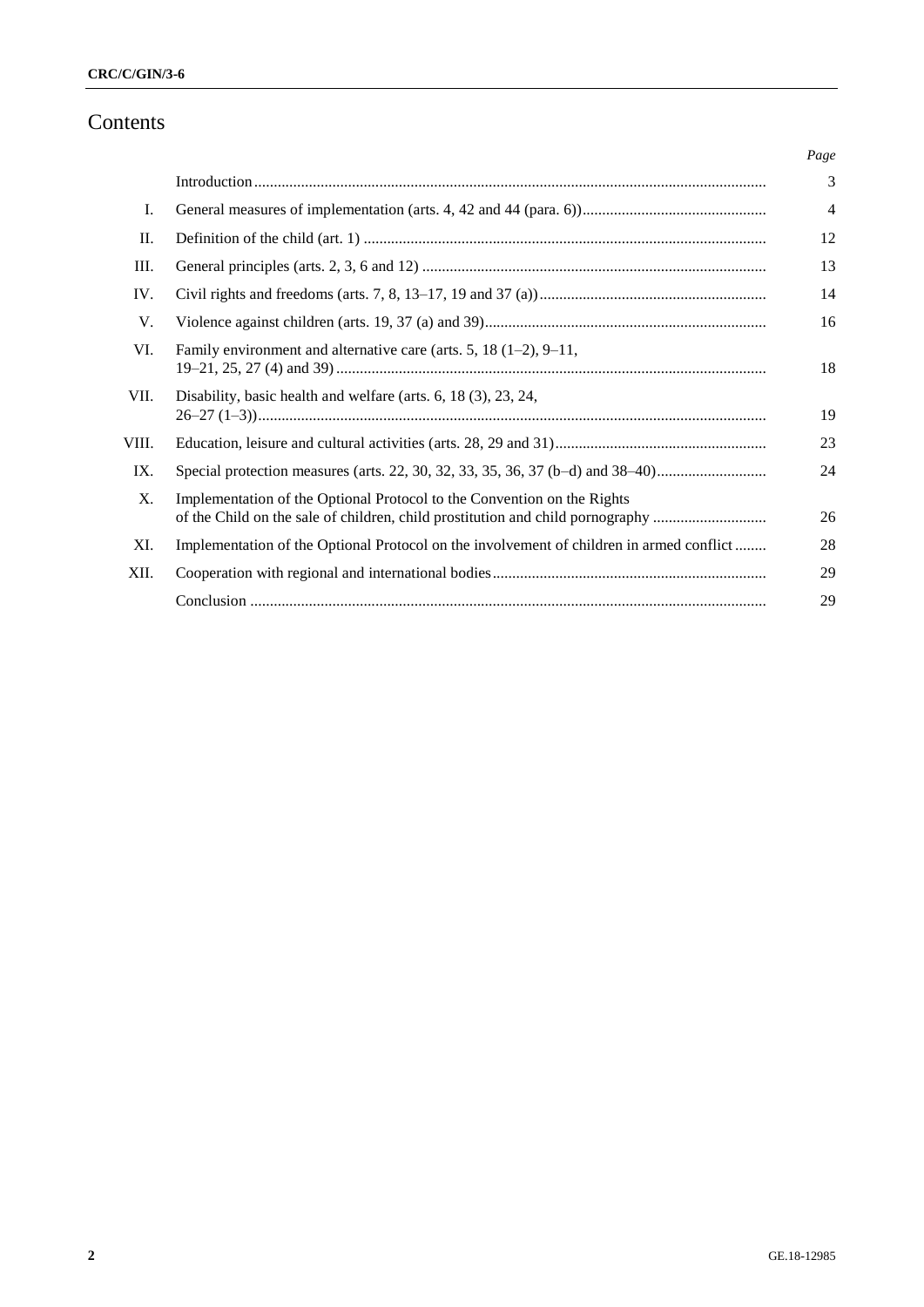## **Introduction**

1. In 2012, the poverty rate in the Republic of Guinea stood at 55.2 per cent. With a human development index of  $0.414$  in  $2015<sup>1</sup>$ , the country was ranked 183rd out of 188 countries.

2. A study<sup>2</sup> conducted in 2016 revealed that Guinea has more than 6 million people living below the poverty line. Children are particularly affected by this poverty. Around 60 per cent of children and around 50 per cent of persons between 25 and 34 years of age live in poor households. The poverty rate is almost twice as high among households with children under the age of 15 than among those with no children under that age. Against this backdrop of poverty, basic social services have remained underfunded. During the past six years, an average of only 2.2 per cent of public spending has been allocated to health care. Basic education, and technical education and vocational training, also remain underfunded (receiving 7 per cent and 4.5 per cent of public expenditure, respectively).

3. The period from 2013 to 2016 was marked by the Ebola virus disease epidemic, which had the following effects on basic social services:

- A significant decrease in their use by sectors of the public for whom schools and health centres became places associated with a high risk of infection
- A drop in the availability of services caused by deaths among health-care staff and teachers and school closures to reduce the spread of the epidemic
- 4. The epidemic also had the following effects:
	- The contraction of the labour market, contributing strongly to the impoverishment of the population
	- An increase in the vulnerability of children and women affected and/or infected by the epidemic

5. Post-Ebola reconstruction represents an opportunity for the country to invest more and strengthen its basic social services. In accordance with the post-Ebola recovery plan, over one third of the budget (34 per cent) was allocated to promoting the recovery and resilience of the social sector between 2015 and 2017.

6. The present report, which is specific to the Convention on the Rights of the Child and its Optional Protocols, follows the second periodic report of the Republic of Guinea (CRC/C/GIN/2). Rather than repeat information that, for the most part, has already been submitted, it describes the measures taken to implement those recommendations contained in the concluding observations on the initial report under the Convention (CRC/C/15/Add.100, 1999) that have not been implemented or not been sufficiently implemented. It also describes developments in domestic legislation and practice that have taken place since the second periodic report of Guinea was submitted in January 2013 (CRC/C/GIN/CO/2) and provides an update of some statistical data. It consolidates and summarizes contributions from all the ministries concerned with the application of the Convention.

7. Since a common core document drafted in accordance with the general instructions on periodic reports is not available for Guinea, this specific report also provides, as recommended in paragraph 9 of CRC/C/58/Rev.3, some useful background information relating to the Convention and its Optional Protocols that should have been included in the core document.

<sup>1</sup> http://www.stat-guinee.org/.

<sup>2</sup> UNICEF-Republic of Guinea: Situation analysis of children and women in Guinea, October 2016.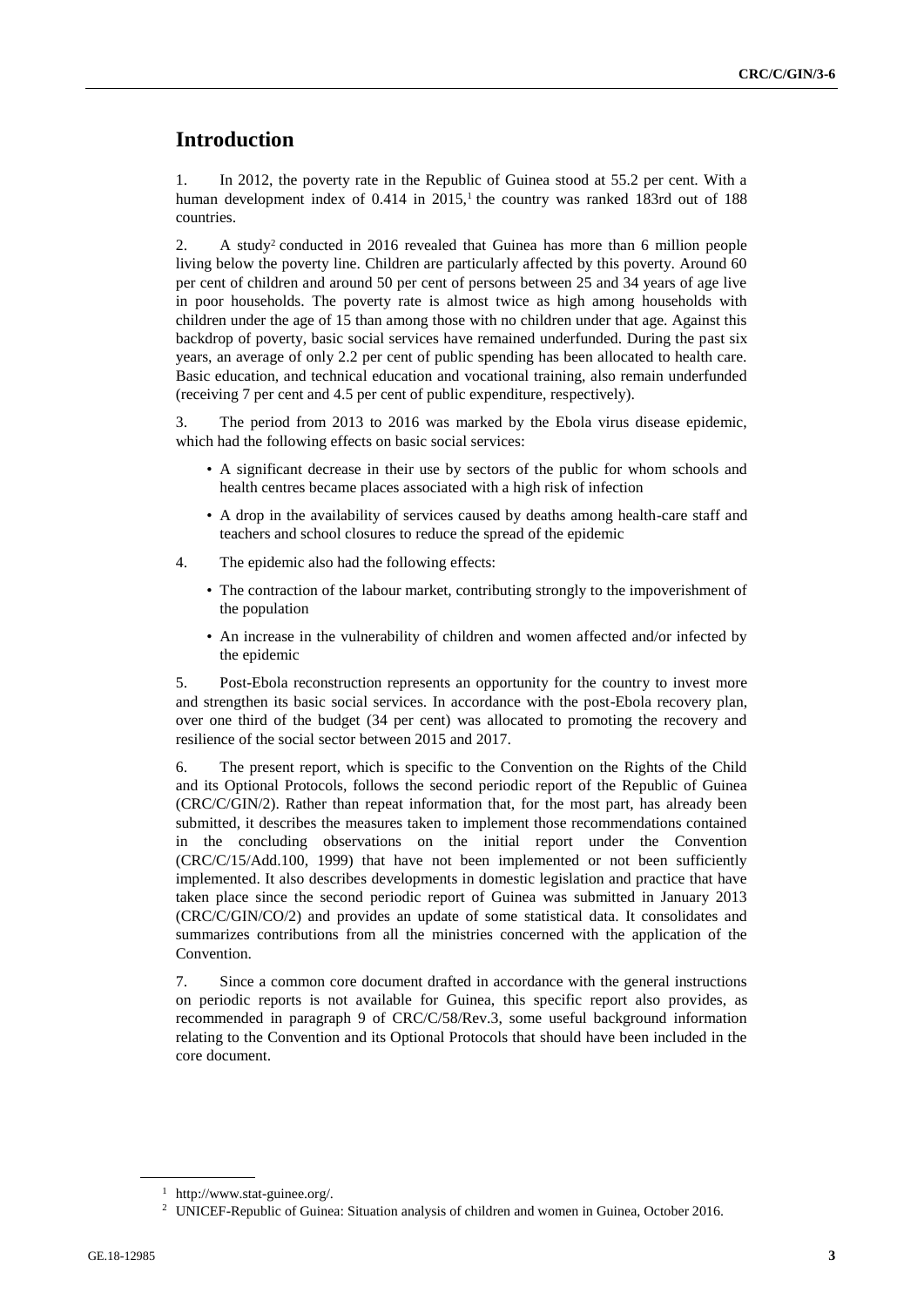## **I. General measures of implementation (arts. 4, 42 and 44 (6))**

## **(a) Legislation and practice**

## **Reply to the concluding observations made by the Committee in paragraph 12 (CRC/C/GIN/CO/2)**

8. The Government has taken several measures to bring its legislation and practice further into line with the Convention and the Optional Protocols. These measures include the enactment of two laws on respect for human rights in general: (i) the Act on Law Enforcement and (ii) the Act on the Organization of the Judiciary. The latter provides for the abolition of the assize court, the establishment of two courts of appeal, the granting of new powers to the courts of first instance and the conversion of magistrate's courts into courts of first instance. In addition to these two laws, the following pieces of legislation have been enacted:

- The Act on General Regulations on Military Personnel (No. 001/CNT/2012), article 39 of which establishes 18 years of age as the minimum age for voluntary enlistment in the armed forces
- Act No. L/2013/01044/CNT of 12 January 2013 on the Special Status of the Police Force
- The Act on General Regulations on Military Personnel and the Code of Conduct of the Defence Forces
- The Code of Military Justice, adopted in 2012
- The Criminal Code and the Code of Criminal Procedure, revised versions of which were enacted in 2016
- The Electoral Code, enacted in July 2017
- The Anti-Corruption Act, adopted in July 2017

9. Furthermore, draft amendments to the following laws have been, or are about to be, submitted to parliament:

- The Civil Code, which was revised in 2016 and submitted to parliament for consideration
- The Act on the Protection of Human Rights Defenders
- The Organic Act on the Supreme Court
- The Local Government Code
- The Parity Act

10. A review of the Children's Code has been initiated with the aim of incorporating the Committee's past recommendations. An initial draft of this version has been submitted for the prior consideration of key State and non-State actors working in the area of child protection.

## **(b) Comprehensive policy and strategy**

## **Reply to the concluding observations made by the Committee in paragraph 14 (CRC/C/GIN/CO/2)**

11. The Government of Guinea, through the Ministry of Social Action, the Advancement of Women and Children's Affairs, reviewed the 2007 National Policy for the Promotion and Protection of the Child and, in 2015, adopted a new policy entitled the National Policy for the Promotion and Protection of the Rights and Welfare of the Child in Guinea. This new policy is in line with the recommendation made in paragraph 14 of the concluding observations on the second periodic report of Guinea. It is the result of a process that began in 2014 with the active participation of key State and non-State actors involved in child protection, including at the community level. The process was led by a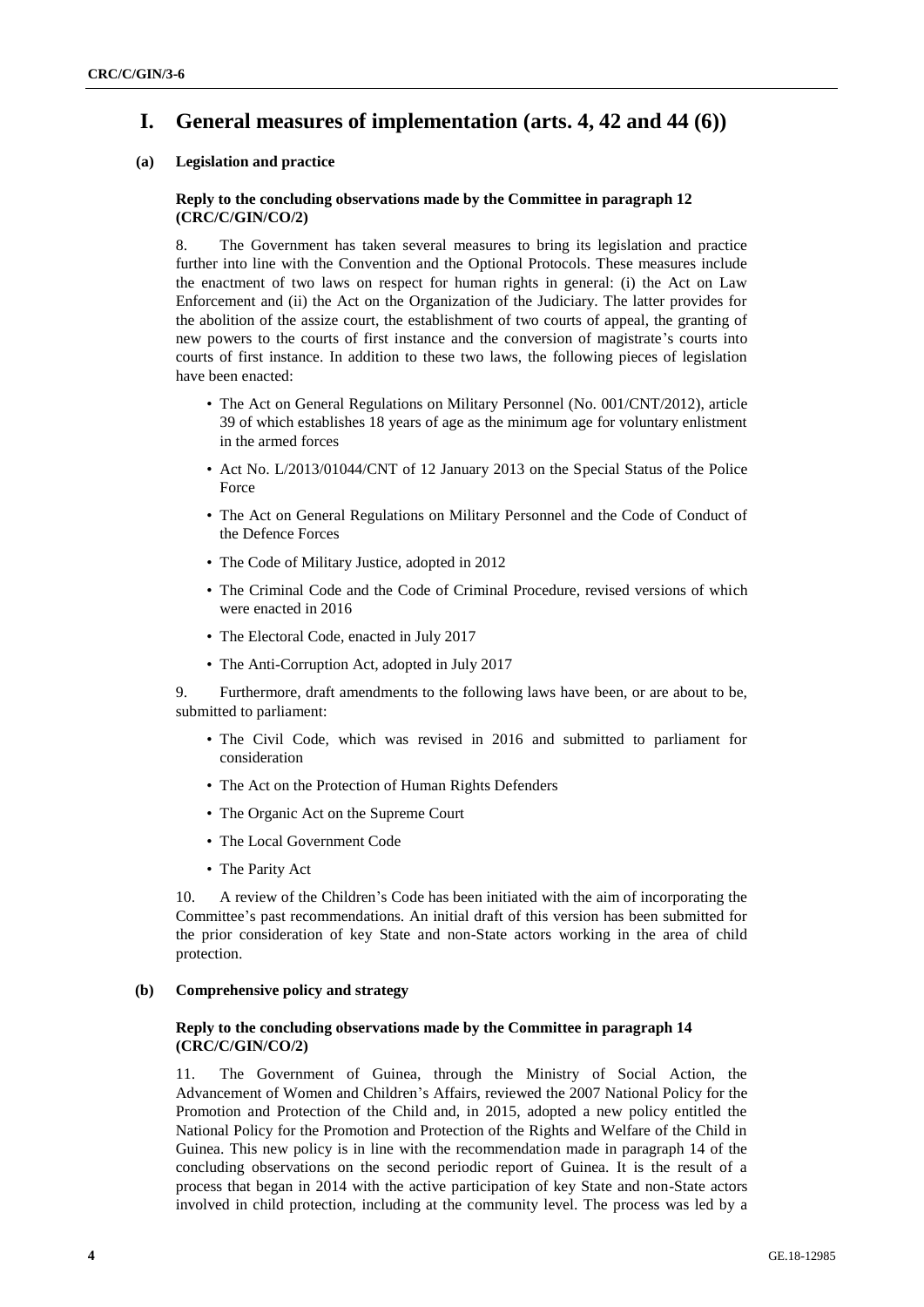committee made up of representatives of the ministries responsible for protection, health, education, justice, security and civil status, as well as representatives of the United Nations Children's Fund (UNICEF) and the main non-governmental organizations (NGOs) working in the area of protection in Guinea. State and non-State bodies and agencies at the community, prefectural, regional and central levels have actively participated in the process. This new policy will be in place for a minimum of 10 years and is to be implemented through a series of three-year plans. The first three-year implementation plan was formulated in 2016 and covers the period 2017–2019. It focuses on strengthening the community-based child protection system and on developing intersectoral cooperation.

12. The drafting of the National Social Protection Policy was completed in 2016. According to the document in which this policy is set out, social protection is composed of a contributory branch and a non-contributory branch. The non-contributory branch comprises welfare payments, labour-intensive public works, the development of community access to basic social services and activities aimed at reducing poverty and promoting social welfare services for specific vulnerable groups. Child victims of trafficking and/or labour exploitation are considered to belong to these specific vulnerable groups. However, the non-contributory branch is not aimed at these categories of children.

13. Where future developments are concerned, the following measures have been initiated and are in the process of being finalized:

- A national migration policy
- A new version of the Children's Code
- A bilateral agreement between Guinea and Senegal on child protection
- The drafting of a budgeted action plan on combating human trafficking in Guinea

14. The main challenge facing the State is to mobilize the resources needed to implement these policies in a context marked by post-Ebola reconstruction.

### **Reply to the concluding observations made by the Committee in paragraphs 16, 20 and 22 (CRC/C/GIN/CO/2)**

## **(a) Responsible body, coordination and follow-up on implementation**

15. The National Directorate for Children under the Ministry of Social Action, the Advancement of Women and Children's Affairs is the government body with overall responsibility for coordinating the implementation of the Convention and its Optional Protocols. In particular, this Directorate is responsible for determining and implementing national policy on children's rights. It is also responsible for running the Guinean Committee on the Protection of Children's Rights. However, specific issues relating to health, education, security, justice and civil status are the responsibility of other national directorates under other ministerial departments. For this reason, the National Directorate for Children collaborates with these directorates through several intersectoral coordination frameworks. In line with the recommendation made in paragraph 16 of the Committee's concluding observations, the results expected to be achieved under the three-year plan for the period 2017–2019, which forms part of the National Policy for the Promotion and Protection of the Rights and Welfare of the Child, include improved coordination of measures taken to prevent and respond to various forms of violence, exploitation, discrimination, abuse and neglect, including in emergency situations, with the active involvement of the education, health, justice, security, civil status and religious affairs sectors. The plan places significant emphasis on strengthening the capacities of the National Directorate for Children in order to provide effective and sustainable leadership in the implementation of national policy on the protection of the rights and welfare of the child.

16. Where the recommendation contained in paragraph 22 of the Committee's concluding observations is concerned, significant progress has been made in relation to monitoring and, in particular, collecting data on the implementation of the Convention and the Optional Protocols. A number of measures have been taken to collect qualitative and quantitative data relating to the planning, management, monitoring and evaluation of programmes and projects. Such measures include the following: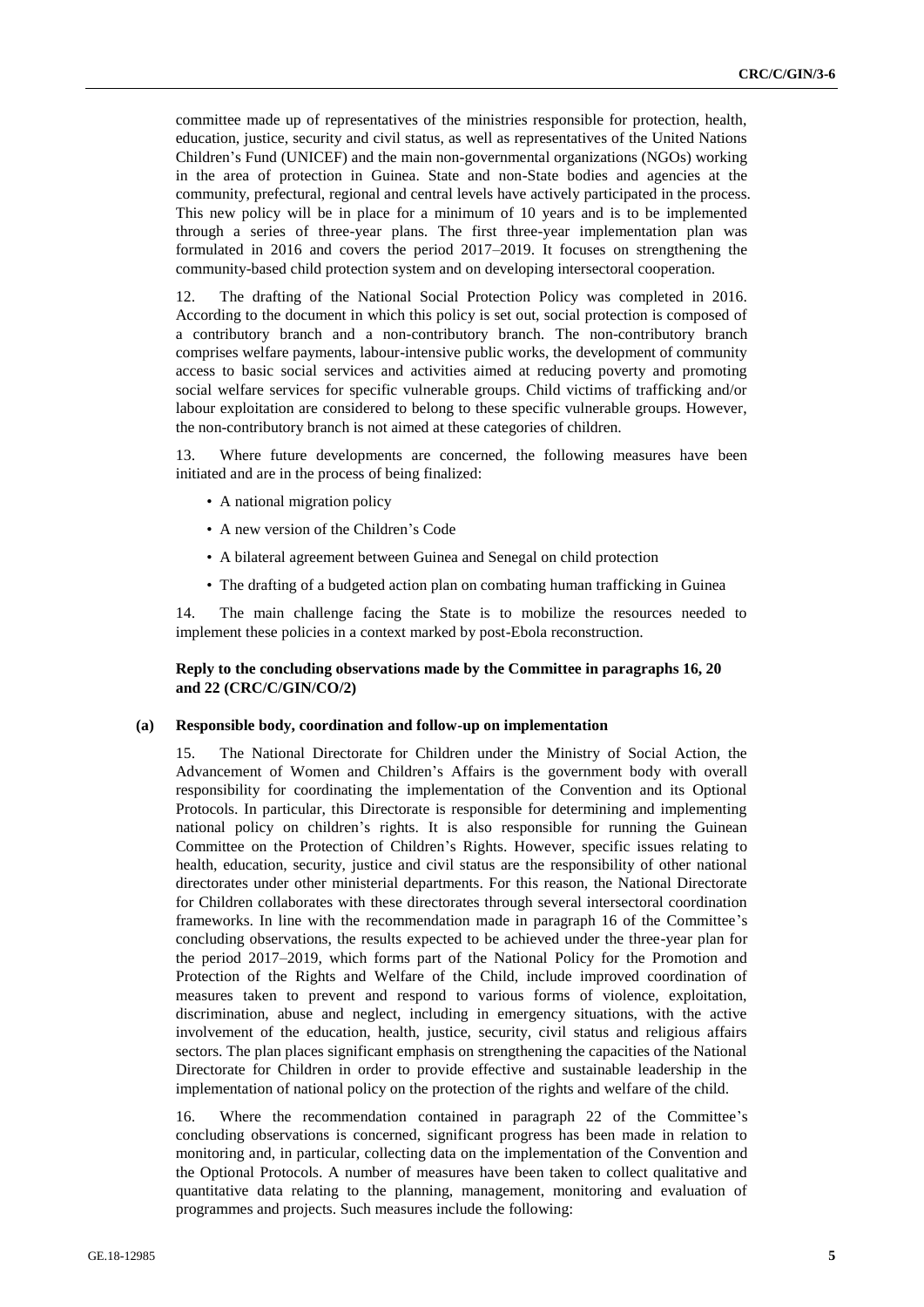- In 2015, the establishment of a data-collection system was initiated as part of the response to the Ebola virus disease epidemic. The three-year plan for 2017–2019 provides for the extension of this system to other areas that have not been directly affected by the epidemic. In addition to having its geographical coverage expanded, the system will collect data on other child protection issues, such as female genital mutilation and child marriage.
- The following studies, surveys and evaluations, which were conducted between 2012 and 2017 with the support of UNICEF and several other partners, with the aim of collecting qualitative and quantitative data on the situation of children's rights and the implementation of the provisions of the Convention and the Optional Protocols: (i) the 2012 Demographic and Health Survey and Multiple Indicator Cluster Survey; (ii) a feasibility study on the social and professional reintegration of adolescent girls in Guinea, conducted in 2013; (iii) a study on disparities in the area of education, conducted in 2013; (iv) formative research on diet and nutrition for infants and young children in the regions of Labé and Kankan, conducted in 2013; (v) a study entitled "Towards Universal Birth Registration in Guinea: Analysis and Recommendations for Civil Registration Reform in Guinea for Government and UNICEF", conducted in 2013; (vi) a study on child poverty and vulnerability and proposals for policy responses, conducted in 2014; (vii) a national study on employment opportunities for young persons and women in the mining and agriculture sectors as part of the peacebuilding agenda, conducted in 2014; (viii) the 2014 general population census (General Population and Housing Census, 2014); (ix) the 2015 national survey on nutrition and health, based on the specific, measurable, achievable, relevant and time-bound methodology; (x) a social and anthropological analysis of the determining factors in the perpetuation of female genital mutilation/genital cutting in Guinea, conducted in 2015; (xi) analyses of the situation of women and children, conducted in 2013, 2015 and 2016; (xii) a Multiple Indicator Cluster Survey, conducted in 2016; (xiii) a baseline survey on national mechanisms for combating trafficking in persons and protecting victims, conducted in 2016; (xiv) an assessment of national mechanisms for combating trafficking in persons, conducted in 2017; and (xv) a study of migration profiles in Guinea, conducted in 2017.
- Statistical yearbooks containing data disaggregated by age, gender, area of residence and issue, regularly published by the statistical services of the education, preschool education, health and security sectors.
- Training of a number of key actors in the implementation of the Convention and its Protocols, from the central to the local level, with emphasis being placed on data collection, planning, results-based management and children's rights, including in emergency situations.
- A specific training session on the Monitoring Results for Equity System, organized at a central level in July 2014, with the participation of around 10 focal points from different ministries in order to strengthen the Government's capacity to analyse instances of deprivation and bottlenecks.
- A national workshop on monitoring and evaluating government programmes, with some 40 participants from the central and decentralized levels of the key ministries working in the area of children's rights, organized in September 2014 with the support of UNICEF; this workshop made it possible to relaunch the process of creating a national database of the country's main development indicators, using the DevInfo tool.
- The publication, in 2014, of the results of a study on child poverty and vulnerability, which served as the basis for the drafting of an advocacy document entitled "12" State commitments for the benefit of Guinean Children", signed by the Prime Minister and the Speaker of Parliament in November 2014. Unfortunately, the outbreak of the Ebola virus disease epidemic, which occurred at the same time, abruptly slowed down the momentum generated by this advocacy.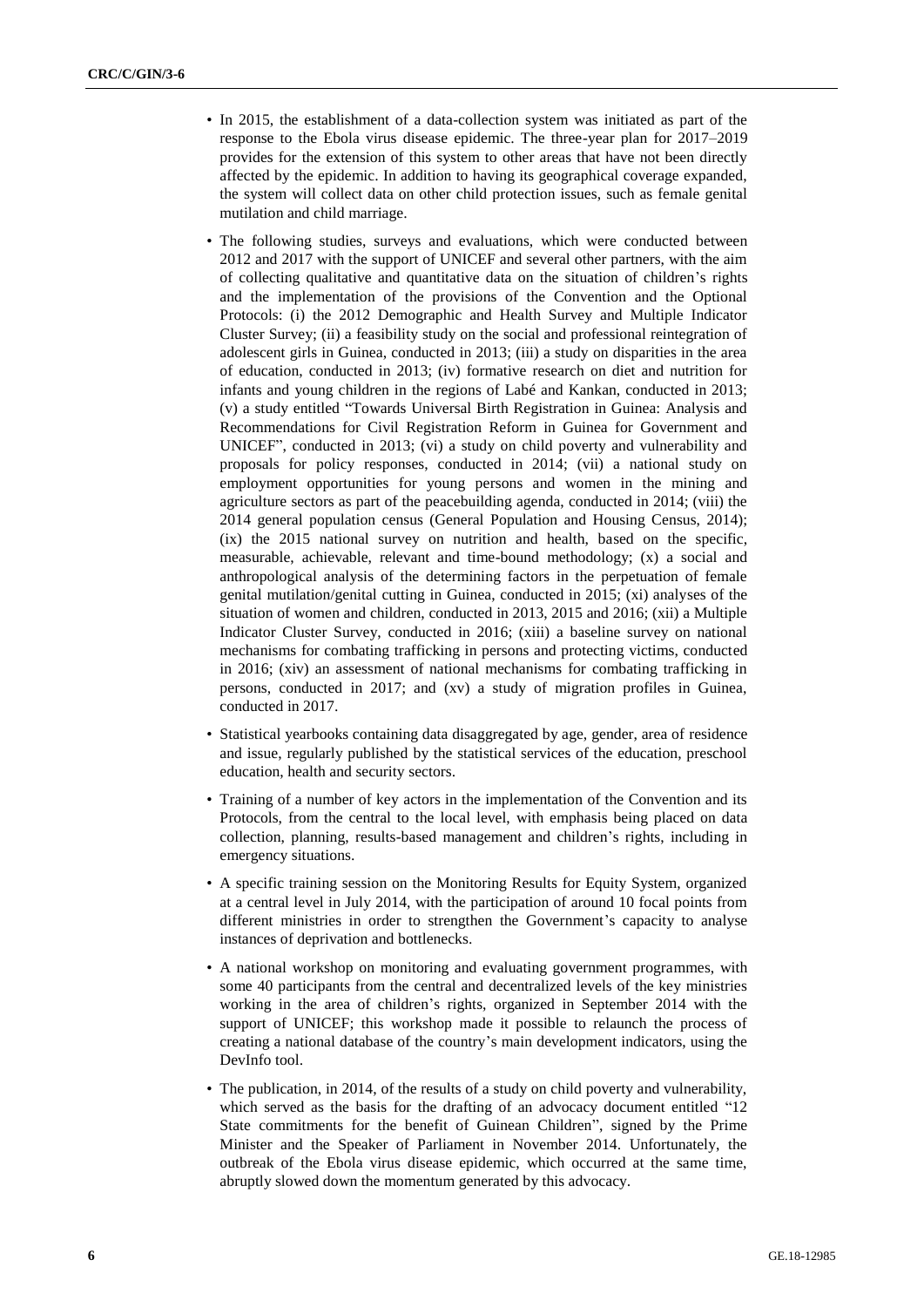• The testing of a real-time social messaging tool, called "U-Report", which allows young users of the tool to exchange important information with the Government on pressing issues in their communities.

#### **(b) Budgeting, allocation and management of resources**

17. In practice, the budget allocated to the implementation of the Convention and the Optional Protocols is divided among several sectors, including social action, education, health, civil status, justice and security. It is not easy to clearly identify the proportion of the national budget represented by the budgets of these sectors or the proportion of their budgets that they allocate directly to the implementation of the Convention.

|                                                                    | 2010         | 2011       | 2012         | 2013        | 2014         |
|--------------------------------------------------------------------|--------------|------------|--------------|-------------|--------------|
| Ministry of Social Action, the<br>Advancement of Women and         |              |            |              |             |              |
| Children's Affairs                                                 | 3 2 3 2 .8   | 470.0      | 4 905.2      | 7 7 2 8 . 2 | 38 587.6     |
| Percentage of State budget                                         | 0.19         | 0.08       | 0.28         | 0.39        | 1.35         |
| Ministry of Primary and Secondary<br><b>Education and Literacy</b> | 12.545.0     | 9 0 7 1 .1 | 16 098.9     | 49 896.1    | 45 807.9     |
| Percentage of State budget                                         | 0.73         | 1.58       | 0.93         | 2.53        | 1.60         |
| Ministry of Health                                                 | 117 865.4    | 94 019.9   | 169 968.2    | 209 630.6   | 254 774.6    |
| Percentage of State budget                                         | 6.82         | 16.40      | 9.84         | 10.64       | 8.90         |
| State budget                                                       | 1 728 856.00 | 573 148.00 | 1 727 388.50 | 1971117.50  | 2 864 086.40 |

#### **Evolution of the budgets of the social sectors in millions of Guinean francs**<sup>3</sup>

18. A number of advocacy and fundraising activities have been undertaken to improve the funding for the implementation of the Convention. For example, a study conducted with the support of UNICEF in 2014 contained a budgetary analysis of the education and health sectors and served as the basis for the drafting of an advocacy document entitled "Advocacy for better budget allocation to the social sectors in Guinea", published in November 2014.

19. Further advocacy actions aimed at the Government, parliament and the private sector will take place within the framework of the three-year plan for the period 2017–2019, under the National Policy for the Promotion and Protection of the Rights and Welfare of the Child, with a view to providing sufficient resources to all sectors concerned with the implementation of the Convention and its Optional Protocols.

20. During the reporting period, financial support from the international community enabled socially and economically disadvantaged children and their families to benefit from a number of programmes and projects aimed at strengthening their resilience, particularly in the wake of the Ebola virus disease epidemic. The following strategies are pursued under these programmes:

- Welfare payments, in particular in the form of allowances for the children of salaried workers, donations in kind (school meals, bags and supplies, food bags, vitamin supplements, etc.) and the reduction or elimination of the costs of access to education, health services, civil status registration, etc.
- Labour-intensive public works
- Development of the Guinean Child Protection System to increase children's access to basic social services in communities
- Activities aimed at promoting social advancement and reducing poverty among the poorest and most vulnerable (income-generating activities, training in life skills, practical training, increasing access to credit, etc.)

<sup>&</sup>lt;sup>3</sup> National Directorate of Social Protection: National Social Protection Policy, current situation (working paper, March 2015).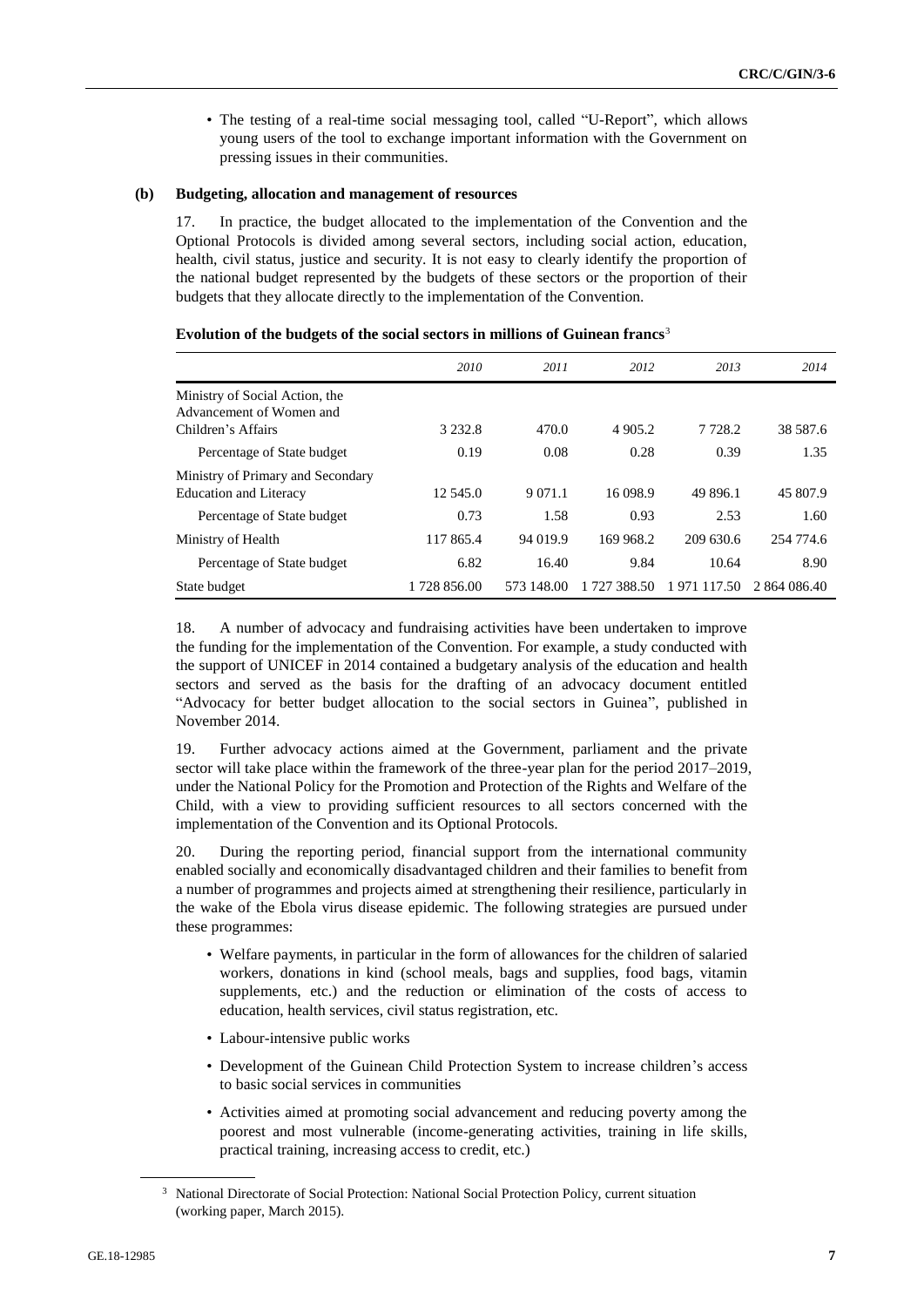• Social action services in the form of awareness-raising campaigns, counselling, psychological support and family support programmes for groups vulnerable to domestic violence, female genital mutilation, trafficking and child labour

21. The majority of these programmes are heavily dependent on funding from external partners such as UNICEF, the World Food Programme, the World Health Organization, the United Nations Development Programme, the United Nations Population Fund, the European Union and the World Bank. The following programmes are particularly aimed at vulnerable children and their families:

- Health-care support for the poor, through a budget line implemented at the level of the two university hospital centres in the capital; however, the effectiveness of this support is limited by the fact that it is difficult to target the poor persons concerned.
- Support for specific groups within the framework of programmes focusing on particular sectors or issues (a multisectoral education support programme for canteens, a programme for combating HIV/AIDS, an Ebola virus response programme, the Social Development and Solidarity Fund, orphanages, etc.).
- The "Productive Social Safety Nets Project", the main purpose of which is to provide income support to vulnerable groups and lay the foundations for a social safety-net strategy in Guinea; the project has the following specific aims:
	- The realization of labour-intensive public works in urban areas.
	- The provision of life-skills training to participants in labour-intensive public works.
	- The implementation of a conditional cash transfer pilot project to improve human capital in poor and food-insecure rural areas.
	- The strengthening of the institutional capacity of the Government with regard to the development and coordination of social safety nets.
- The Social Development and Solidarity Fund, which is set up to facilitate the socioeconomic reintegration of vulnerable groups at risk of social exclusion; its strategy is to define and identify vulnerable groups, foster social integration, promote economic integration and encourage socioeconomic development; it has a budget of over 100 billion Guinean francs and comprises two strands:
	- The social development strand, the objective of which is to improve the living conditions of the population by establishing economic and social infrastructure, creating jobs in urban and rural areas and conducting incomegenerating activities.
	- The national solidarity strand, which is intended to mobilize resources for vulnerable persons, including young persons, women, persons with disabilities and older persons, and provide emergency relief.

22. As part of the response to the Ebola virus disease epidemic, the United Nations system, in collaboration with international NGOs, has provided food assistance to victims of the Ebola virus disease and their families with a view to mitigating the impact of the epidemic. Persons who have come into contact with Ebola and communities affected by the disease have benefited from social support, including the distribution of money, clothing, mattresses and essential food items. Thus, 2,232 Ebola patients (86 per cent of the expected target number) received therapeutic foods, 2,380 infants and orphans affected by Ebola received ready-to-use infant milk, and 7,250 severely malnourished children (100 per cent of the target number) in Ebola-affected areas received care. In addition, significant efforts have been made to provide psychological and social support to orphans and other children affected by Ebola:

• 6,220 orphaned children (2,916 girls and 3,304 boys) who lost one or both parents to the Ebola virus disease have benefited in the affected locations from at least three services, including material assistance, cash transfers, psychological and social support and/or educational support.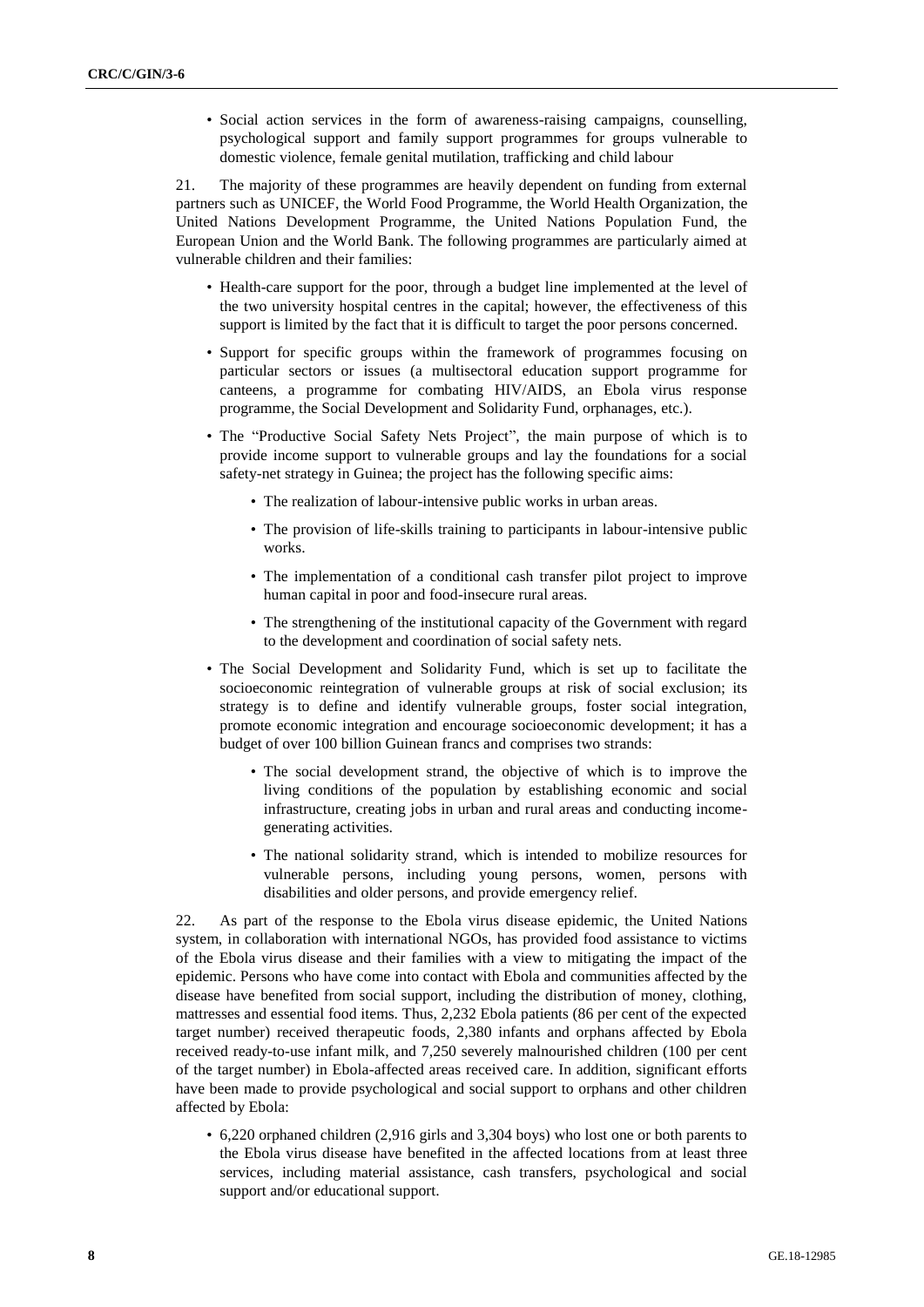- 6,001 orphaned children (2,628 girls and 2,978 boys) and 250 widows have received cash transfers in affected prefectures.
- Psychological and social support workshops, attended by 132,595 affected children, including 68,949 girls, have been held in areas affected by the Ebola virus disease. The workshops were facilitated by over 3,000 community volunteers authorized to operate in this field.
- More than 50,000 children affected by the Ebola virus disease, including at least 23,000 girls, have received family, health and school kits, benefiting over 8,000 families.
- 7,763 community leaders (including 3,418 women) have been trained in the provision of child protection and psychological and social support to communities.
- 4,539 home visits have been paid to families looking after orphans by community workers and social workers to ensure that the children's protection needs are being met.
- 836 village councils for child protection have been set up and equipped to reinforce the psychological, social and protection support provided to children living in villages affected by the epidemic and to participate actively in the provision of this support.

23. The main role of the National Humanitarian Action Service is to coordinate the implementation of government policy on humanitarian action and the rehabilitation of disaster areas in collaboration with the various bodies concerned. The Service involves all the ministerial departments, technical development partners and partners belonging to the United Nations system and operates through the National Platform for Disaster Risk Reduction, which is endowed with an advisory body known as the National Technical Coordination Committee. This Committee is composed of five sectoral groups operating in the areas of health, protection, water, hygiene, sanitation, food security, nutrition, shelter and the environment.

24. In terms of responses to natural disasters, 11,000 households, or around 77,000 people (out of a target number of 100,000), received assistance during the floods of 2013. Around 80 per cent of the households that received assistance were headed by women. The beneficiaries were in a state of extreme vulnerability. For that reason, in addition to providing aid, agencies belonging to the United Nations system and the Food and Agriculture Organization have continued to provide support by training 25 trainers from local NGOs and managers from the administrative departments. These trainers, in turn, have been able to pass on the training they received, enabling a total of 3,413 persons from the disaster-affected areas, including 899 women, to be trained in farming techniques and natural-resource management. This initiative was aimed at enhancing the resilience of the affected populations and has made human resource capacities available at the administrative and civil-society levels.

25. The recommendation made in paragraph 20 of the Committee's concluding observations relates to the fight against corruption. In that regard, an anti-corruption law was adopted in July 2017.

26. In order to improve the management of programmes and projects aimed at implementing the Convention and the Optional Protocols, training in administrative and accounting procedures has been provided to the staff of State and non-State organizations, including those funded by UNICEF. These administrative and accounting procedures include several relevant practical measures to prevent fraud and corruption.

## **(c) International assistance**

27. The implementation of the Convention and the Optional Protocols and related national strategies and plans is supported by international aid and development assistance, including from UNICEF, the United Nations Population Fund, the Office of the United Nations High Commissioner for Human Rights, the United Nations Development Programme and the World Health Organization, among others. This assistance involves not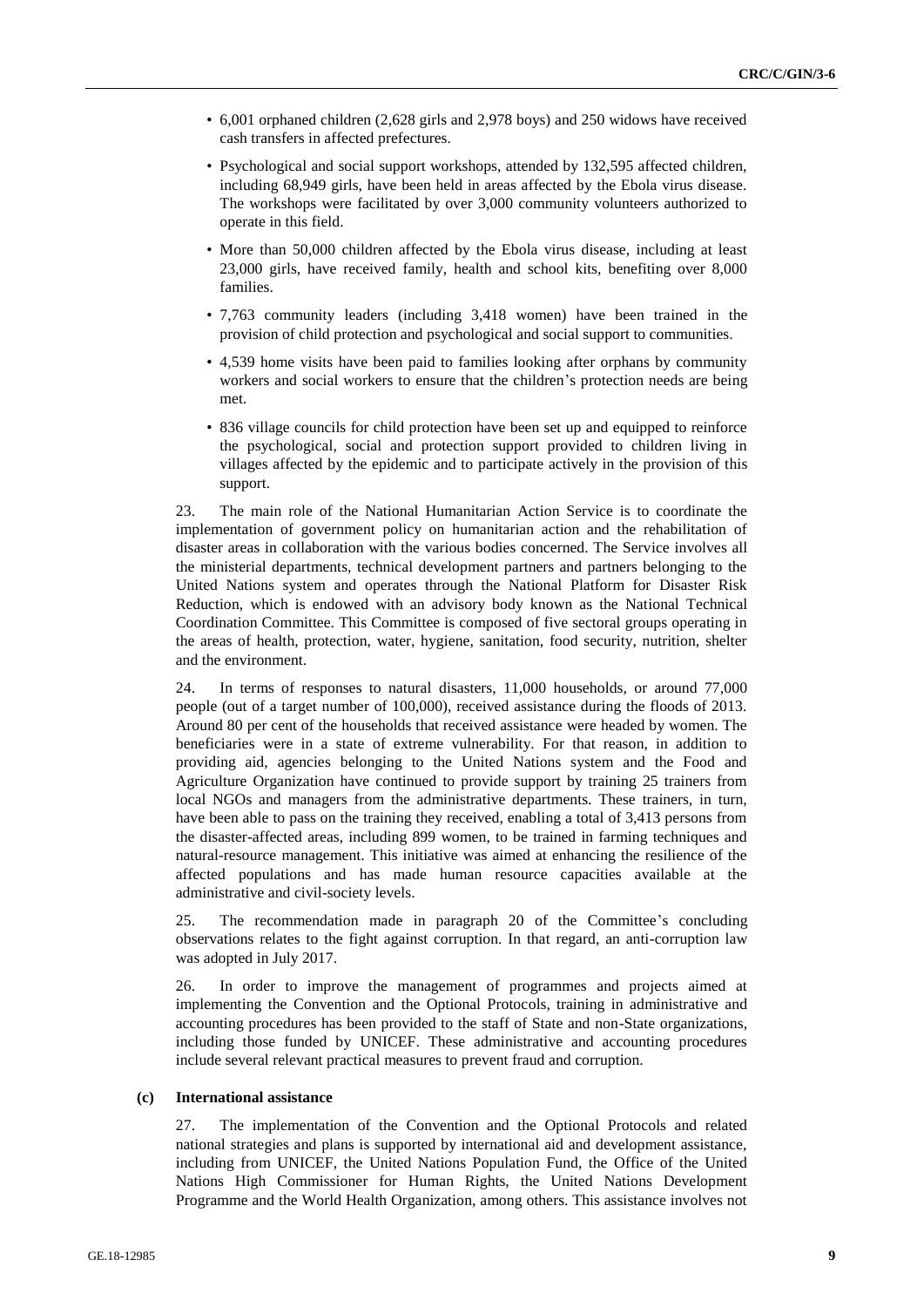only the provision of equipment and technical assistance but also the financing of programmes and projects. In general terms, it is in line with the United Nations Development Assistance Framework. The Framework for the period 2013–2017, which was signed by the Government of the Republic of Guinea and the agencies of the United Nations system in February 2012, has an estimated provisional cost of \$219,369,000. In 2015, cumulative expenditure under this Framework, including the cost of actions taken in response to the Ebola virus disease epidemic, amounted to \$313,327,500. The onset of the epidemic forced agencies to mobilize more resources than had originally been planned and to redirect several programmes that had initially been in the Framework to combating the Ebola virus epidemic. This reorientation concerned almost all the programmes in the fields of health, hygiene, water, sanitation, capacity-building and other areas.

## **Reply to the concluding observations made by the Committee in paragraph 24 (CRC/C/GIN/CO/2)**

## **(d) Independent monitoring**

28. Several republican institutions have been set up, including the National Assembly, the Supreme Council of Justice, the High Communications Authority, the Office of the National Ombudsman and the Constitutional Court. Organic Act No. L/008/CNT/2011 on the organization and functioning of the National Independent Human Rights Institution was enacted in December 2014. Its 33 members, 8 of whom are women, were appointed by presidential decree on 30 December 2014 and were sworn in on 8 January 2015. This Institution supplements the work of the Ombudsman of the Republic, who is appointed by presidential decree, and the National Ombudsman for Children, who is appointed by the Ministry of Social Action, the Advancement of Women and Children's Affairs to monitor respect for children's rights in Guinea. However, there is no record of any significant action being taken by these institutions or bodies to monitor compliance with all the rights enshrined in the Convention. In particular, these institutions have not reported receiving any individual complaints from children or their representatives.

**Reply to the concluding observations made by the Committee in paragraphs 26 and 28 (CRC/C/GIN/CO/2)**

### **(e) Disseminating the principles and provisions of the Convention and the Optional Protocols**

29. The Convention and the Optional Protocols have been disseminated and promoted through the following awareness-raising activities:

- In 2015, under the United Nations Development Assistance Framework for 2013– 2017, more than 537 communities took part in awareness-raising activities, organized by local NGOs, on the protection of women and children from exploitation, abuse, trafficking and violence, in keeping with the provisions of national and international legal instruments. As a result, 335 bodies participating in the protection system for the abandonment of harmful practices were established and 319 communities in the four natural regions have declared their commitment to abandoning female genital mutilation/genital cutting and child marriage. Furthermore, more than 69,000 heads of family, key leaders and representatives of community-based associations who have been trained in the rights, risks and situations associated with such protection are now better able to protect at least 250,000 vulnerable children. The first conviction of a perpetrator of genital cutting did not take place until 2014. The case in question concerned two practitioners of genital cutting who were convicted in Conakry in 2014. Other legal proceedings for genital cutting, initiated against two practitioners in January 2015, resulted in a conviction. A total of three cases have been reported by the justice system since 2013. Since 2014, there have been 14 cases of arrests in Guinea, of which 7 have resulted in convictions.
- As part of a project on the protection of unaccompanied child migrants in West Africa, the NGO Terre des hommes has conducted awareness-raising activities on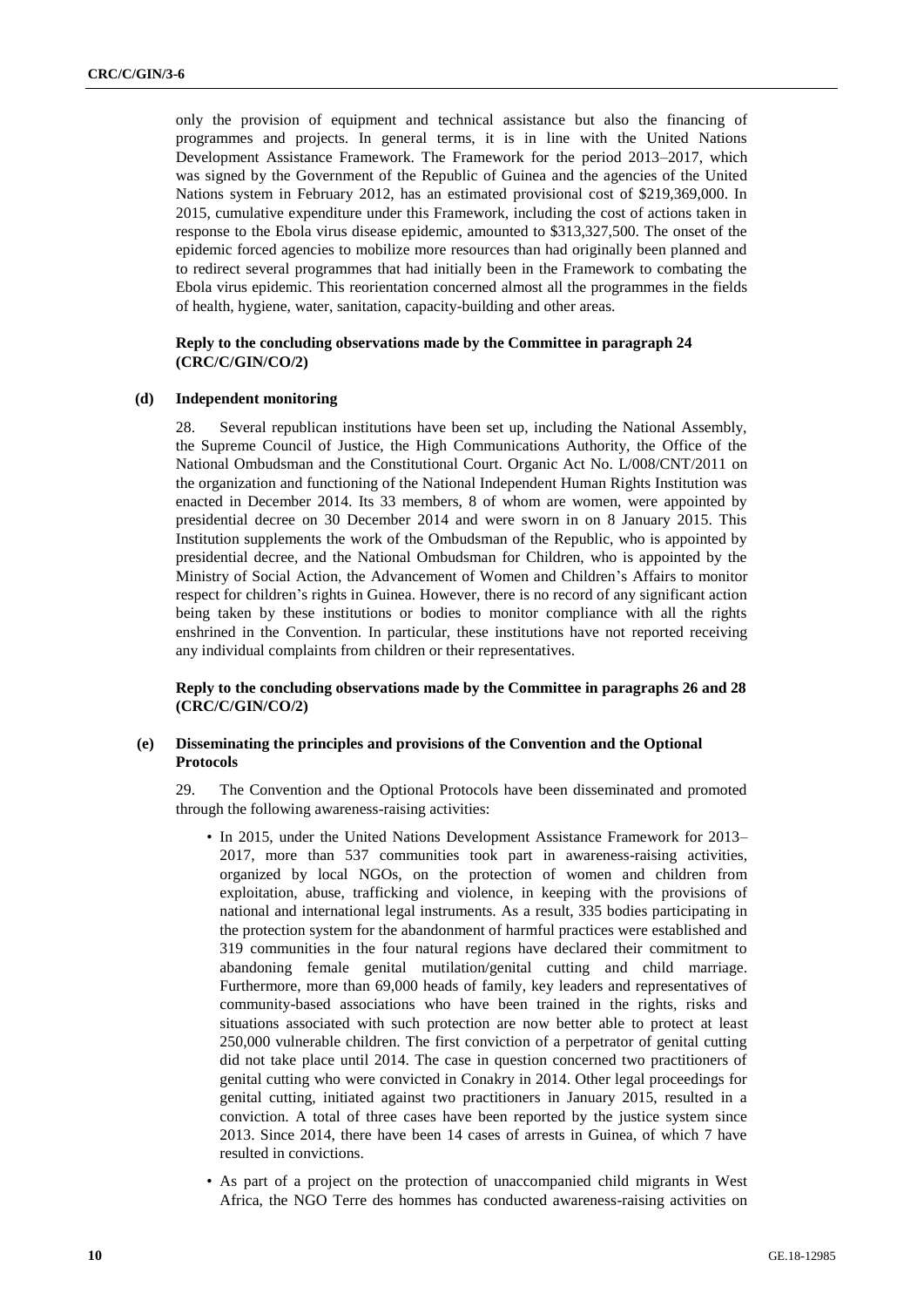children's rights and protecting child migrants in several communities in the prefectures of Guékédou and Nzerékoré, as well as in Conakry.

- Between 2013 and 2015, Save the Children International carried out awarenessraising activities for thousands of children and adults in the prefectures of Kindia, Mamou, Labé and Tougue, as part of its project to protect children subjected to various forms of exploitation, abuse and violence. In 2015, for example, the organization worked to raise awareness among 599 people from 25 villages on the border with Senegal about child trafficking, female genital mutilation and child marriage.
- On 24 July 2016, the Minister for Social Affairs led the launch of a mobile unit to raise awareness of children's rights in communities along the border between Guinea and Senegal. Through radio broadcasts and visits to 20 villages, the mobile unit has helped to spread awareness to  $10,900$  persons  $-8,300$  adults (including 3,800 women) and 2,600 children (including 1,200 girls) — on the subjects of trafficking, abuse, the protection of children from female genital mutilation, forced and early marriage, violence, exploitation and migration at a young age.
- As part of the response to the Ebola virus disease epidemic, several thousand people in the affected areas have been made aware of the risks of stigmatization, the repercussions on the well-being of children and children's needs for protection (e.g. family separation, psychosocial support). These awareness-raising efforts have been supplemented by campaigns to rally support for children and families affected by Ebola. Such campaigns have included radio announcements about children's rights and child protection.

30. Several groups of professionals working for and with children have received training on a number of issues relating to the Convention and its Optional Protocols. In November 2016, a training course on children's rights was organized for 54 members of the police and the gendarmerie in Conakry.

31. In October 2016, the National Committee to Combat Trafficking in Persons and Children, in partnership with the transport trade unions, organized awareness-raising sessions for road transport carriers on the topics of child trafficking and illegal migration.

32. Other training activities conducted for professionals in 2016 included sessions on the following topics: female genital mutilation, for 50 journalists; strategies for a social norms-based approach to abandoning female genital mutilation, for 46 NGO workers; the use of a community picture box on female genital mutilation, for 50 NGO workers; and child trafficking between Guinea and Sierra Leone, for a group of 25 people.

33. In addition, in 2015, as part of the response to the Ebola virus disease epidemic, at least 11,285 primary school trainers and teachers were trained in providing psychological and social support to children directly or indirectly affected by the epidemic. The training sessions were held in the six prefectures that comprise the region of Nzérékoré, in the prefecture of Kérouané and in the five districts of Conakry. In addition to professionals, 7,763 community leaders (including 3,418 women) who play a role in implementing the Convention have been trained in child protection and their responsibilities in relation to the realization of children's rights in communities. Several hundred members of prefectural and community child protection bodies (prefectural child protection committees, local child protection councils, local councils for children and families and village child protection councils) have benefited from training/retraining on children's rights and protection, the risks inherent in the context of Ebola, case management, the identification, documentation, tracing and reuniting mechanism, the protocol and response management tools.

### **(f) Dissemination of reports and concluding observations**

34. In June 2013, the Coalition of NGOs to Protect and Promote the Rights of the Child and to Combat Child Trafficking provided its 60 member NGOs with copies of the observations and recommendations made to Guinea by the Committee in January 2013. The Coalition invited the NGOs to develop action plans based on these recommendations.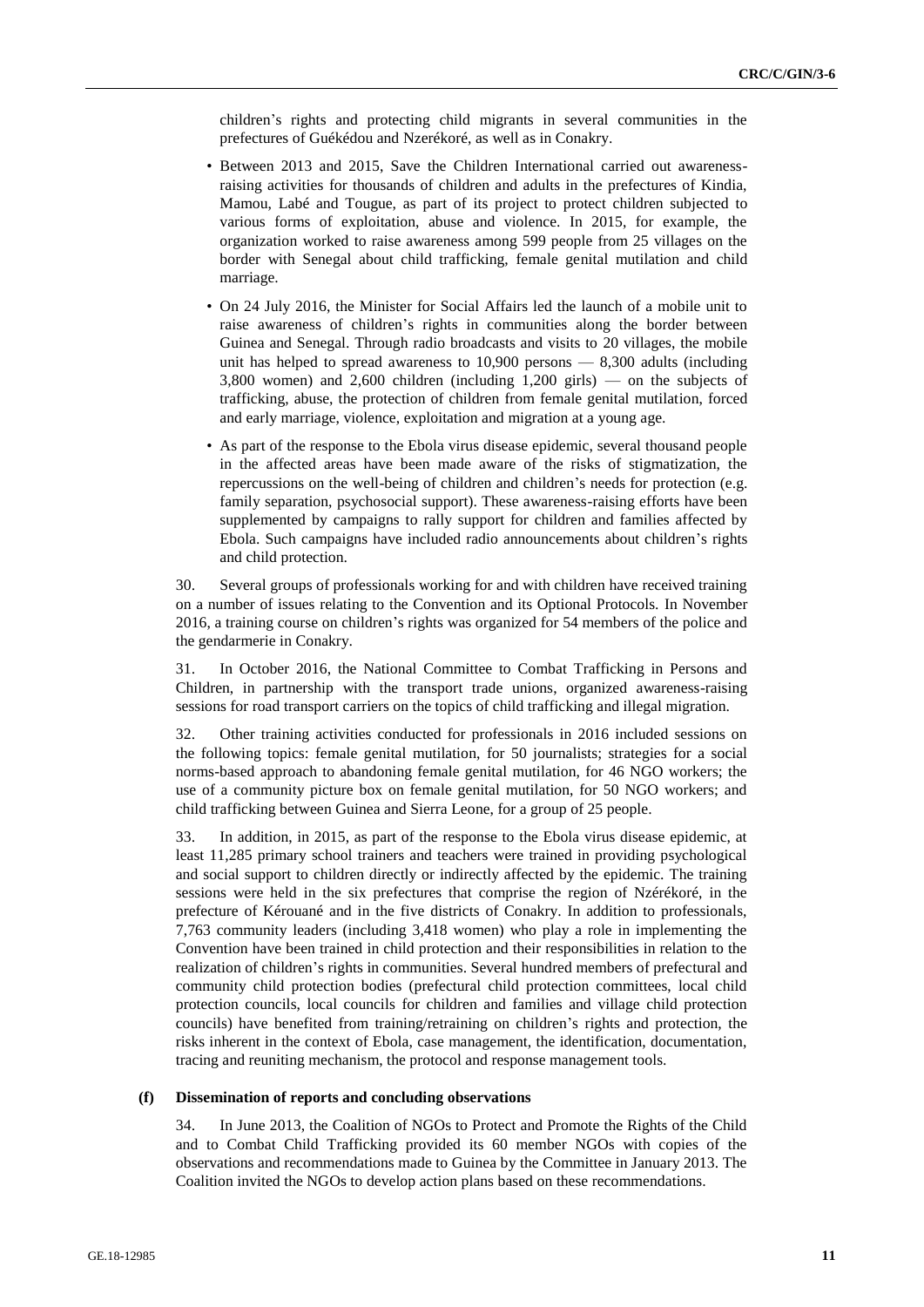35. In 2014, with the support of UNICEF, three regional workshops on the dissemination of reports and concluding observations brought together 90 State and non-State actors in the capitals of the administrative regions of Kankan, Kindia and the special area of Conakry. Copies of the reports and concluding observations were also sent by post to the prefectural and regional authorities concerned and to technical and financial partners and civil society organizations. Radio broadcasts were produced by the Guinean Committee on the Protection of Children's Rights and civil society organizations.

## **Reply to the concluding observations made by the Committee in paragraph 30 (CRC/C/GIN/CO/2)**

## **(g) Cooperation with civil society organizations, NGOs and groups of children and young persons**

36. Regarding the recommendation made in paragraph 30 on cooperation with civil society organizations, NGOs and groups of children and young persons, it should be noted that a bill on the protection of human rights defenders has been submitted to parliament by the Government. Consideration of this bill is expected to take place in 2017. In general terms, there is good collaboration between the State and civil society organizations, NGOs and groups of young persons. These organizations actively participate in the planning, implementation and monitoring of programmes and projects aimed at implementing the Convention and its Optional Protocols. In particular, they make up the steering committees for the cooperation programmes established between Guinea and its development partners, including the United Nations system. Thus, the Coalition of NGOs to Protect and Promote the Rights of the Child and to Combat Child Trafficking, the Children's Parliament, and several national NGOs participate actively and regularly in periodic reviews of Guinea's cooperation programmes with its technical and financial partners. These organizations also participated actively in the drafting of the National Policy for the Promotion and Protection of the Rights and Welfare of the Child and the three-year plan for 2017–2019 established in accordance with this Policy.

37. Civil society organizations, NGOs and children's organizations also participate in a number of multisectoral consultation and collaboration frameworks, including regional committees on combating gender-based violence and regional child protection committees.

#### *Follow-up on the activities of mining companies, agricultural undertakings etc.*

38. There is no specific functional mechanism for monitoring the activities of companies that are likely to have an influence on children's ability to exercise their rights. However, the Guinean Child Protection System, which covers the entire territory, including the sites of large mining and agricultural companies, monitors the situation of children's rights and regularly provides prevention and protection services from the regional level to the village and sector levels. In addition, a national study on employment opportunities for young people and women in the mining and agriculture sectors, conducted in 2014 within the framework of the peacebuilding agenda, has highlighted not only employment opportunities but also the risks of children's rights violations in these two sectors.

39. Some mining and agropastoral companies have a social component that includes the provision of services to children in local communities through the construction of schools and boreholes. However, these activities are not closely monitored and documented by the public services of the State.

## **Reply to the concluding observations made by the Committee in paragraph 33 (CRC/C/GIN/CO/2)**

## **II. Definition of the child (art. 1)**

40. Guinean legislation defines a child as any human being under 18 years of age and guarantees children's access to the enjoyment and exercise of their rights, in accordance with the Convention and other international human rights instruments. In accordance with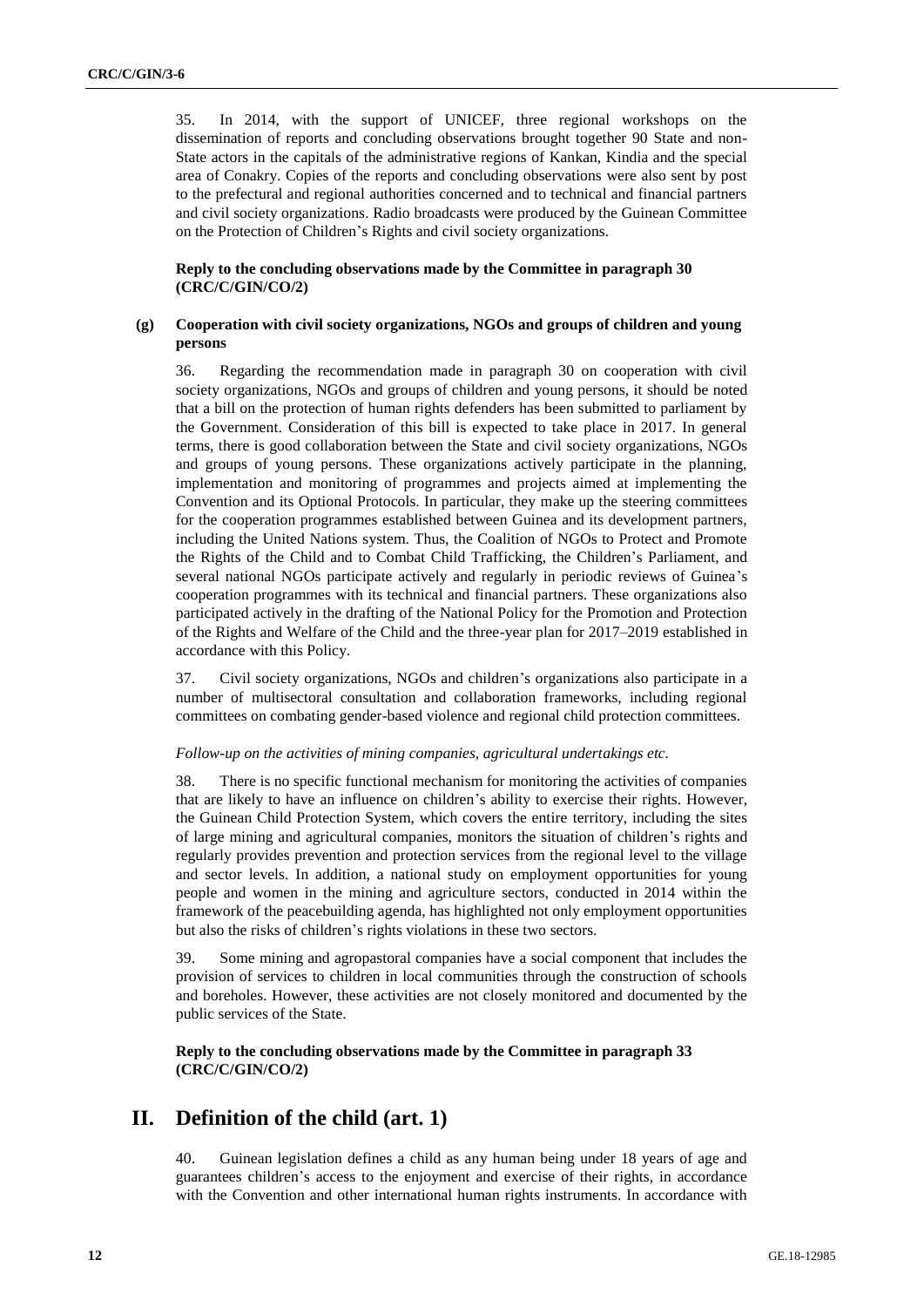the recommendation made in paragraph 33 of the Committee's concluding observations, the provisions of article 269 of the Children's Code, allowing boys and girls under the age of 18 to marry with the consent of their parents or legal guardians, have been removed from the draft revision of the Children's Code.

## **III. General principles (arts. 2, 3, 6 and 12)**

**Reply to the concluding observations made by the Committee in paragraph 37 (CRC/C/GIN/CO/2)**

#### **(a) Non-discrimination**

41. Several strategies have been implemented on the ground by the Government and civil society organizations working to eliminate female genital mutilation. These include the retraining of women who perform female genital mutilation, the medicalization and then the de-medicalization of female genital mutilation, the adoption of a community- and rights-based approach and of a listening and dialogue approach to the issue, the changing of social norms and the punishment of those who perform female genital mutilation.

42. Regarding gender-based violence in general, six support centres for survivors have been established on a pilot basis, two in Conakry and one in each of the following prefectures: Labé, Kankan, Kamsar and Nzérékoré.

43. Coordination meetings of the committees working to combat gender-based violence are organized regularly. The Office of the United Nations High Commissioner for Human Rights participates actively in these meetings and is involved in advocacy to promote the enforcement of legislation in respect of perpetrators of female genital mutilation and gender-based violence, as well as the acceleration of legal proceedings against children in conflict with the law.

## **Reply to the concluding observations made by the Committee in paragraph 39 (CRC/C/GIN/CO/2)**

### **(b) Best interest of the child**

44. The principle of the best interest of the child, which is recognized under article 2 of the Children's Code, has been taken into account in several administrative and/or judicial decisions. For instance, between 2004 and 2008, the principle was respected by the committee on durable solutions, which brought together various organizations to determine the best interest of the child by using methods and tools promoted by the Office of the United Nations High Commissioner for Refugees and UNICEF. The committee identified durable solutions for the reintegration of unaccompanied children from Liberia and Sierra Leone whose families had not been located after several years of searching. Since 2015, the principle has often been applied in facilities run by the Guinean Child Protection System in Koundara in providing support to suspected child victims of trafficking who are intercepted at the border with Senegal or who have been sent back from Senegal.

45. Furthermore, provisions on the best interest of the child are referred to in several decisions of the Children's Court in Conakry.

#### **Reply to the concluding observations made by the Committee in paragraph 41 (CRC/C/GIN/CO/2)**

#### **(c) Right to life, survival and development**

46. The actions taken to improve the quality of and access to maternal and neonatal health-care services include: the development of emergency obstetrical care, the improvement of the referral system for pregnant women who experience obstetrical emergencies, the training of practitioners in emergency obstetrical care and the strengthening of technical capacity. As a result, infant and maternal mortality rates continued to drop between 2012 and 2015. Maternal mortality decreased from 980 to 724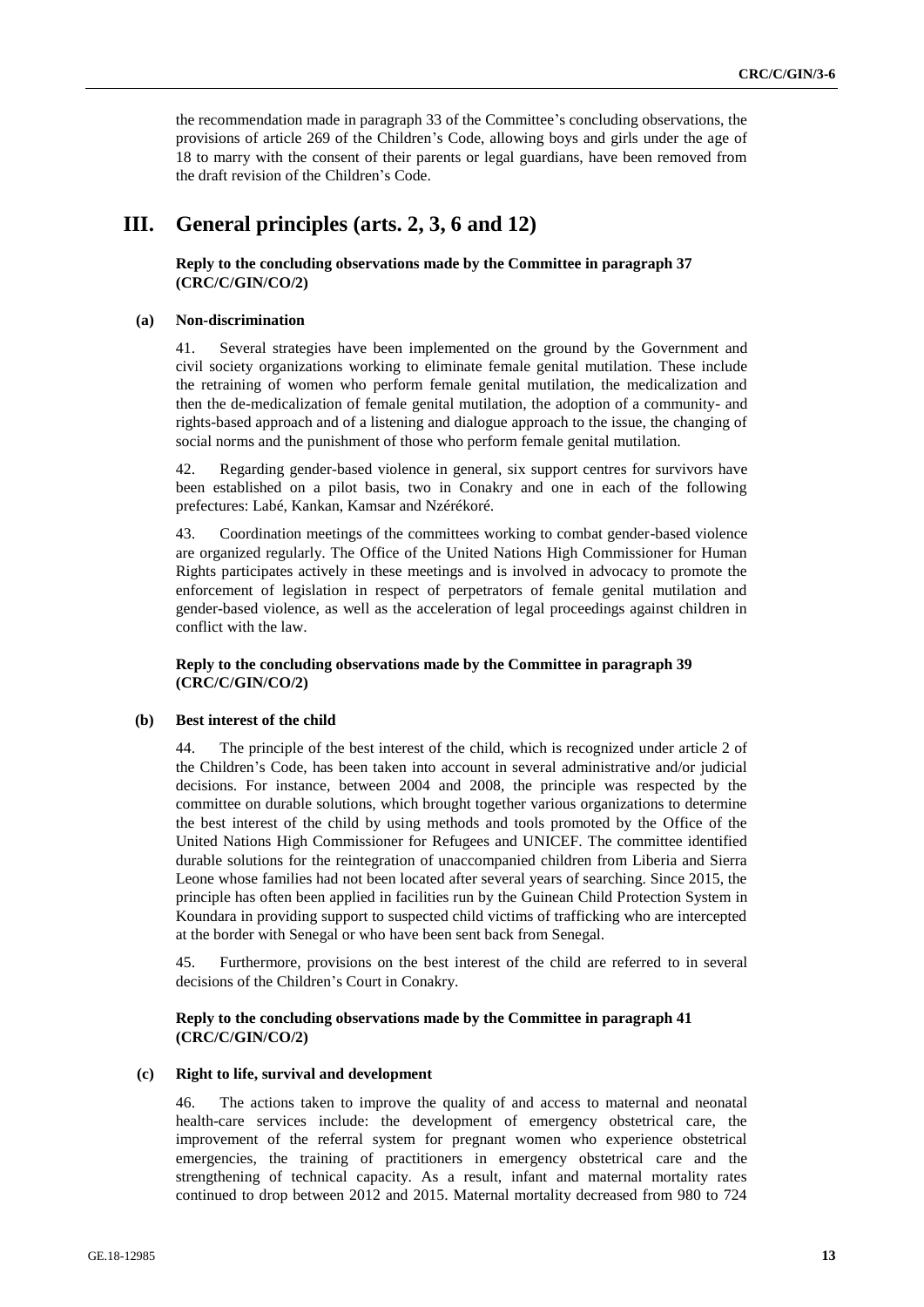per 100,000 live births, while infant and child mortality fell from 163 to 122 per 1,000 live births. The table below shows the trends in the under-5 mortality rate based on figures from the 2016 Multiple Indicator Cluster Survey (MICS).

**Neonatal, post-neonatal, infant, child and under-5 mortality rates by five-year period preceding the survey, Guinea, 2016**

| Year preceding the<br>survey | Neonatal<br>mortality | Post-neonatal<br>mortality | Infant mortality | Child mortality | Under-5<br>mortality rate |
|------------------------------|-----------------------|----------------------------|------------------|-----------------|---------------------------|
| $0-4$ years                  | 20                    | 24                         | 44               | 46              | 88                        |
| $5-9$ years                  | 24                    | 27                         | 51               | 40              | 88                        |
| $10-14$ years                | 28                    | 25                         | 54               | 48              | 99                        |

1. MICS indicator 1; Sustainable Development Goal (SDG) indicator 3.2.2 — Neonatal mortality rate.

2. MICS indicator 1.3 — Post-neonatal mortality rate.

3. MICS indicator 1.2; Millennium Development Goal (MDG) indicator 4.2 — Infant mortality rate.

4. MICS indicator 1.4 — Child mortality rate.

5. MICS indicator 1.5; MDG indicator; SDG indicator 3.2.1 — Under-5 mortality rate.

The post-neonatal mortality rate is calculated as the difference between the infant and the neonatal mortality rates.

## **Reply to the concluding observations made by the Committee in paragraph 43 (CRC/C/GIN/CO/2)**

#### **(d) Respect for the views of the child**

47. The Children's Parliament regularly speaks out about all matters of concern to children, either through the media or in most of the working groups and consultations involving child-protection organizations. The creation of the U-Report tool has enabled some 8,213 young people to exchange important information with the Government regarding pressing issues in their community. The most active regions are Conakry, Nzérékoré, Kindia and Boké. The composition of U-Reporters varies along sex and age lines: 75 per cent of U-Reporters are male and 25 per cent are female; 15- to 19-year-olds account for 16 per cent of U-Reporters, 20- to 24-year-olds for 49 per cent, 25- to 30-yearolds for 27 per cent, 31- to 34-year-olds for 5 per cent and those aged 35 and above for 3 per cent. Several surveys have been conducted, covering topics such as female genital mutilation, HIV/AIDS and the economic independence of women (*source*: UNICEF Situation Analysis 2016). However, not all of the key child protection actors use this tool.

## **IV. Civil rights and freedoms (arts. 7, 8, 13–17, 19 and 37 (a))**

**Reply to the concluding observations made by the Committee in paragraph 45 (CRC/C/GIN/CO/2)**

#### **(a) Birth registration**

48. In 2012, the birth registration rate in Guinea was 57.9 per cent, higher than other countries with a similar gross national income. However, a quarter of those whose birth was registered do not have a birth certificate. In Guinea, being registered without a birth certificate is almost the same as not being registered at all. In four out of five cases, late registration, i.e. as of the age of 6 months, does not take place either. The total number of children under the age of 5 who are not registered is estimated at 821,000 and the number without a birth certificate at 1,141,000. For those under the age of 18, the national estimates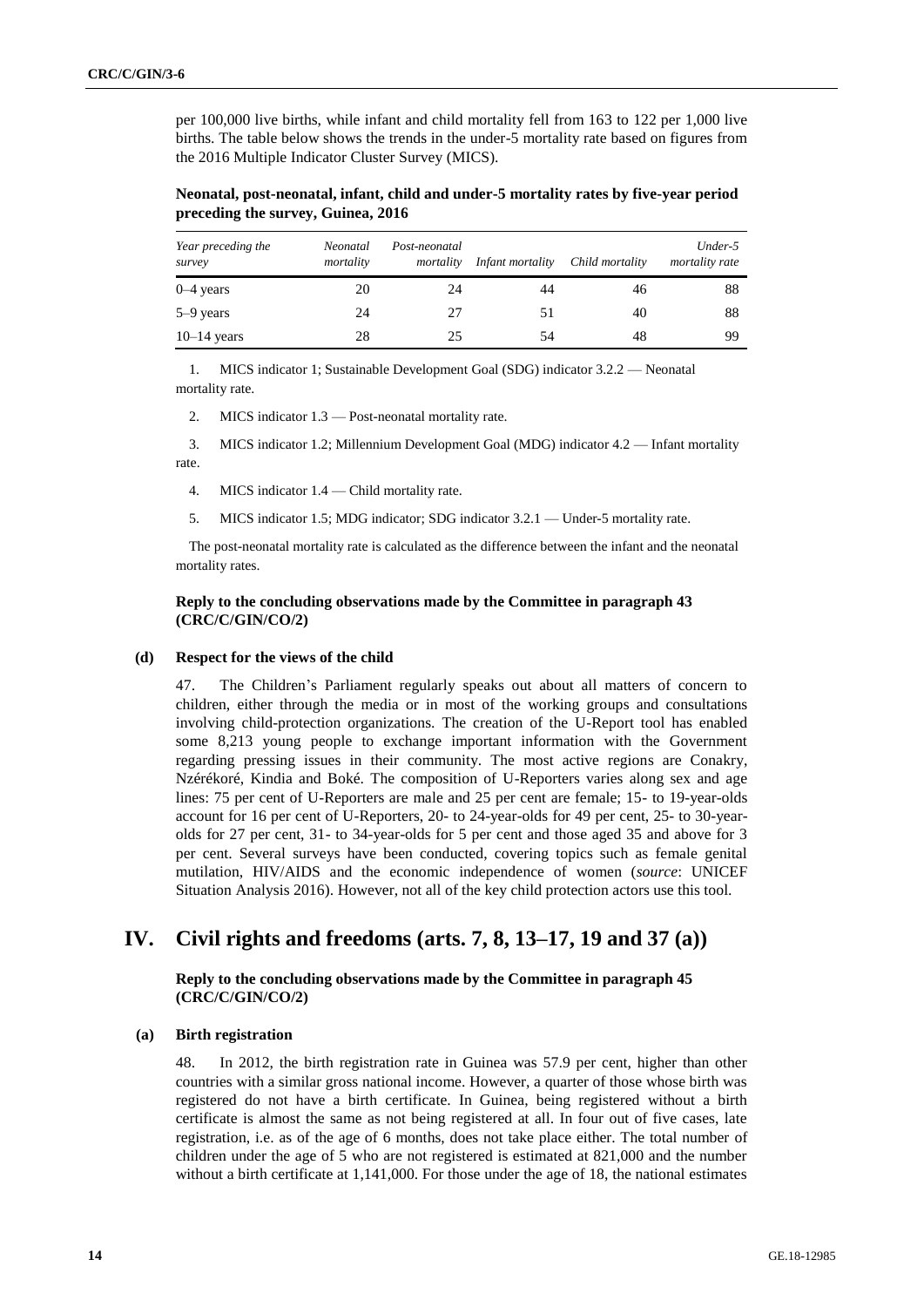are of 2,489,000 unregistered children and 3,459,000 children without a birth certificate (*source*: Civil Registration Centre for Development, 2014).

49. There are wide disparities between the regions, some of which have a serious problem of missing birth certificates. Conakry has the highest registration rate (86.4 per cent), while Labé and Mamou have the lowest (approximately 39 per cent). The registration rate in urban areas (83 per cent) far outstrips the rate in rural areas (49 per cent).

50. The disparity between rich and poor households is striking compared to other countries: 83 per cent of children born to families in the richest quintile are registered, compared to only 21 per cent of children from the poorest quintile.

51. The main causes of the situation are: financial and geographic barriers, the lack of engagement on the part of community-level child-protection organizations, the lack of civil status offices in communities, the lack of awareness of the importance of birth certificates, the Government's limited capacity to take action and lax legislation that does not make birth registration mandatory.

52. The Government regularly organizes campaigns to facilitate the registration of births and the regularization of civil status documents at the national, regional and prefectural levels.

53. The Government has launched a programme to modernize the civil status system. One of the strategies is to create synergies between the civil status and health sectors. For example, vaccination is a convenient occasion to check whether a child has been registered.

#### **(e) Preservation of identity (art. 8)**

54. The new Code of Criminal Procedure of 26 October 2016 contains provisions that protect the privacy of minors (whether perpetrators or victims of criminal offences) at all stages of the judicial process. For example, article 305 (6) of the Code provides that judges may hold closed hearings if the accused is a minor or if the civil party to the suit so requests at the time of the hearing.

55. Article 399 (2) of the Code of Criminal Procedure provides that the presiding judge may order that the hearing or examination of the victim or the civil party, upon his or her request, be conducted by audiovisual recording.

56. The provisions of articles 872 ff. of the Code of Criminal Procedure allow for the use of telecommunications in the course of proceedings, provided that the confidentiality of the transmission can be guaranteed.

57. The Children's Code also sets forth measures to protect the privacy of children who are taking part in judicial proceedings (whether they are victims of, or have some other involvement in, criminal acts).

### **(f) Freedom of expression and the right to seek, receive and impart information (art. 13)**

58. For the first time in Guinea, a national youth consultation was held across the country as part of the assessment of the National Youth Policy. The consultation yielded a list of grievances that was submitted to the Government to feed into the design of the new National Youth Policy.

59. A website for young people has been set up, enabling 270,000 of them to keep abreast of youth news and job opportunities.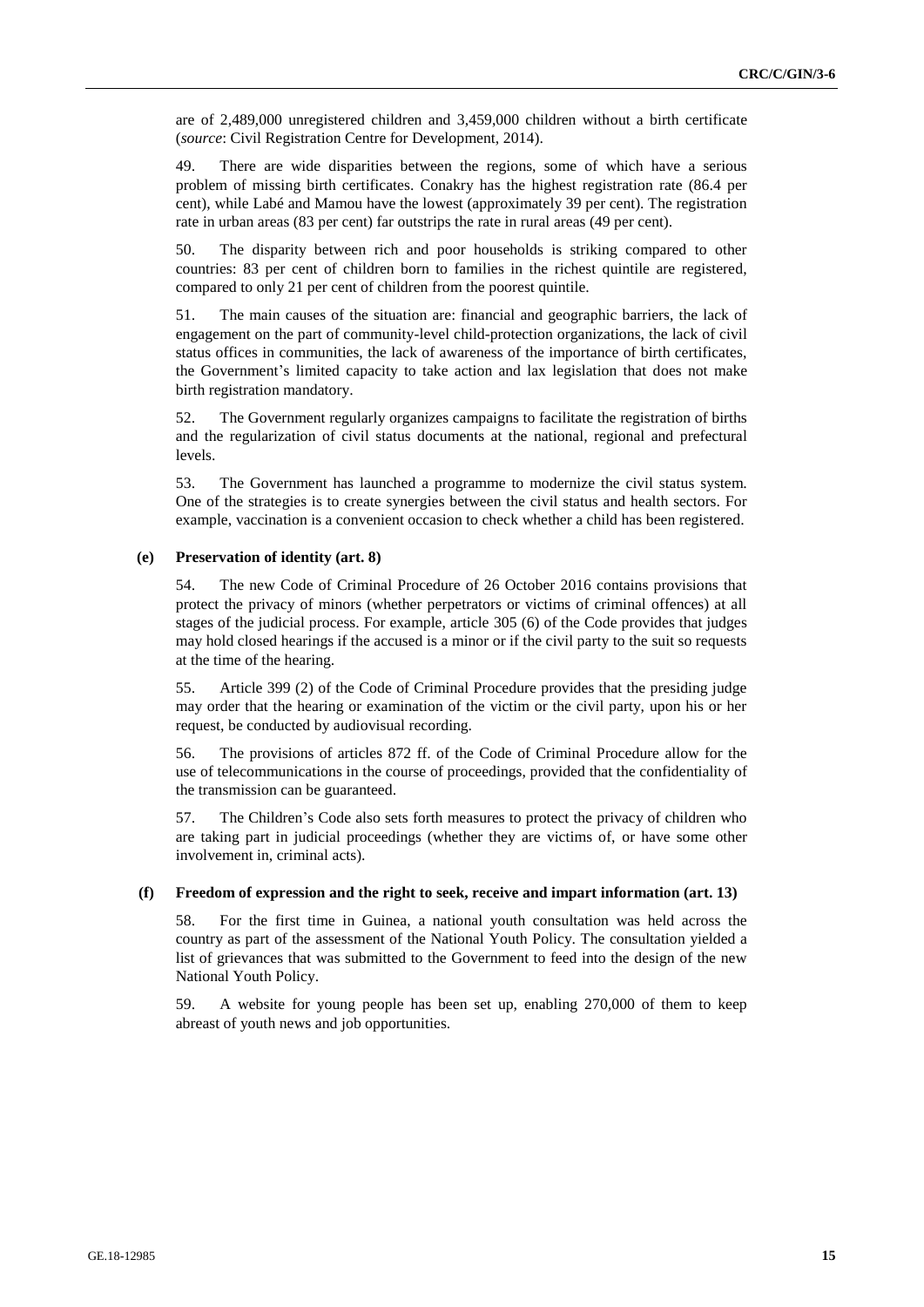## **V. Violence against children (arts. 19, 37 (a) and 39)**

## **(a) Torture and other cruel, inhuman or degrading treatment or punishment**

## **Reply to the concluding observations made by the Committee in paragraph 46 (CRC/C/GIN/CO/2)**

60. The law provides for alternatives to detention, but, in practice, deprivation of liberty is the most common sentence for children in conflict with the law, including for children as young as 13 years old. Children in conflict with the law are held for several years before being tried. There are no specific detention and rehabilitation centres for convicted children.

61. The central prison is overcrowded and minors share cells with adult inmates; petty criminals cohabit with felons. Persons in pretrial detention have spent over 10 years there without ever being brought before a judge. Women live there with their infant children. Cells measuring 2 m<sup>2</sup> house more than 10 inmates. Normal men cohabit with the mentally ill.

62. In the community, persons who have been imprisoned are sometimes marginalized or rejected after their release and thus re-victimized.

63. In connection with justice and security sector reforms, the Office of the United Nations High Commissioner for Human Rights has developed human rights training modules for the defence and security forces focused on the prohibition of torture and other cruel, inhuman or degrading treatment or punishment. The process of making the teaching of these modules systematic at police, gendarmerie and military training centres is ongoing.

64. New texts prohibiting and punishing torture and other cruel, inhuman or degrading treatment or punishment committed by members of the defence and security forces have been adopted, but their dissemination and enforcement remain insufficient.

## **(b) Corporal punishment**

## **Reply to the concluding observations made by the Committee in paragraph 49 (CRC/C/GIN/CO/2)**

65. As yet, there are no laws explicitly prohibiting corporal punishment. However, one of the priorities of the new three-year plan on the implementation of the National Policy for the Promotion and Protection of the Rights and Welfare of the Child in Guinea for the period 2017–2019 is the elimination of corporal punishment, especially through improvements to the legal framework, awareness-raising designed to eliminate these practices, which remain common in family and institutional settings, and the promotion among families and communities of positive discipline. Several schools have internal regulations and codes of conduct that prohibit corporal punishment. Furthermore, the bill to amend the Children's Code includes a ban on corporal punishment.

#### **(c) Abuse and neglect**

## **Reply to the concluding observations made by the Committee in paragraph 51 (CRC/C/GIN/CO/2)**

66. Nothing new to report in this regard.

## **(d) Sexual exploitation and abuse**

## **Reply to the concluding observations made by the Committee in paragraph 53 (CRC/C/GIN/CO/2)**

67. Nothing new to report in this regard.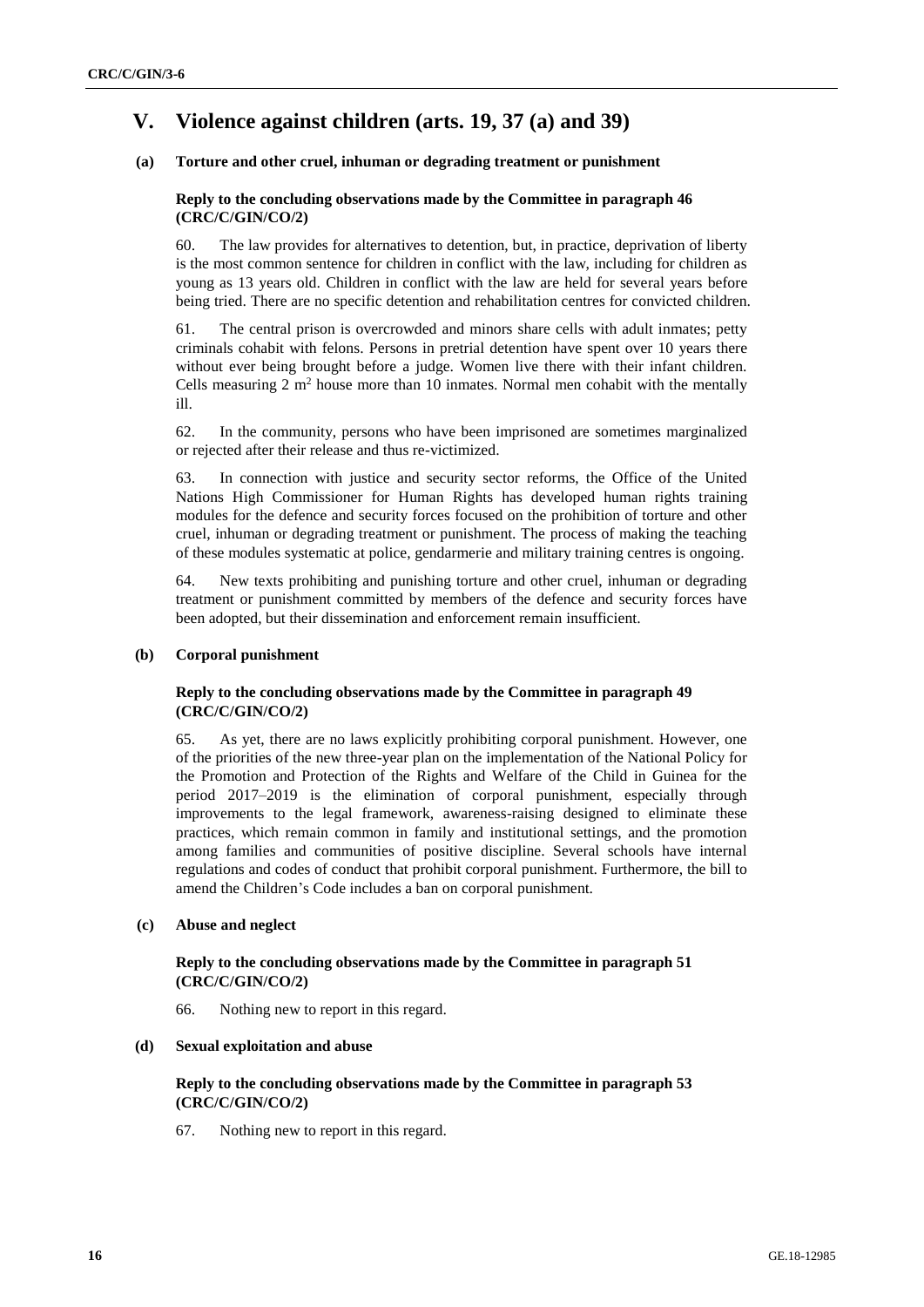#### **(e) Female genital mutilation and child marriage**

## **Reply to the concluding observations made by the Committee in paragraph 56 (CRC/C/GIN/CO/2)**

68. According to the 2014 General Population and Housing Census, overall more than 13 per cent of children 12 to 17 years old are married; the rate is 22 per cent among girls of this age group. Prevalence varies widely between regions. For example, Conakry has the lowest rate of marriage among 12- to 17-year-olds, whereas, in Kankan, the rate hovers around 20 per cent. According to the 2012 Demographic and Health Survey, more than one in every five women aged 25 to 49 years (27 per cent) entered into a union prior to the age of 15.

69. In 2012, over 80 per cent of girls aged 10 to 14 years nationwide were excised. The rate is 85 per cent among girls of that age group whose mother is Muslim. Almost all women 15 to 49 years old (97 per cent) have been excised, usually before the age of 15 (97 per cent) and most between the ages of 5 and 9 (41 per cent). The practice is entrenched in social norms despite the serious risks to the health and well-being of girls and women.

70. Several action plans have been or are being implemented to end the practices of female genital mutilation and child marriage. They include:

- The action plan on the joint programme to accelerate the total elimination of female genital mutilation among the next generation by reducing the prevalence of the practice among girls aged 0 to 14 by 40 per cent by the end of 2017.
- The national strategic plan against female genital mutilation for the period 2012– 2016, which has been extended to 2018 and whose salient results between 2013 and 2015 include:
	- The strong commitment of the authorities to the elimination of female genital mutilation, as illustrated by the public condemnation of the practice by the President in July 2015, the pledge of the Minister of Justice to better enforce legal instruments and the pledge of the Minister of Health to take all administrative and other appropriate measures to halt the medicalization of female genital mutilation.
	- The amendment of the national strategic plan against female genital mutilation for the period 2012–2016 to extend it to 2018.
	- A socio-anthropological study carried out in 2016 to determine the reasons why female genital mutilation continues to be practised. The study is to serve as a basis for improvements to existing strategies on the elimination of excision.
	- The establishment of a mechanism to collect and process disaggregated data using smartphones in order to update the di Monitoring database.
	- The inclusion of a module on female genital mutilation in the curriculum of the eight health personnel training schools, which also have the necessary teaching staff.
	- Since the Ebola epidemic, the involvement of the Secretariat of Religious Affairs, which has made it possible to raise awareness among 1,148 religious leaders regarding female genital mutilation and to have a harmonized sermon against the practice preached across the country.
	- The establishment of an early warning and law enforcement mechanism that has prevented 20 excisions and led to 14 arrests and 7 convictions in 2015.
	- The development of harmonized national tools on female genital mutilation, namely a picture box for use in primary schools, a harmonized national module, a compilation of the laws regarding female genital mutilation and gender-based violence, a national training manual on life skills, which includes a section on female genital mutilation, and a midwife training manual.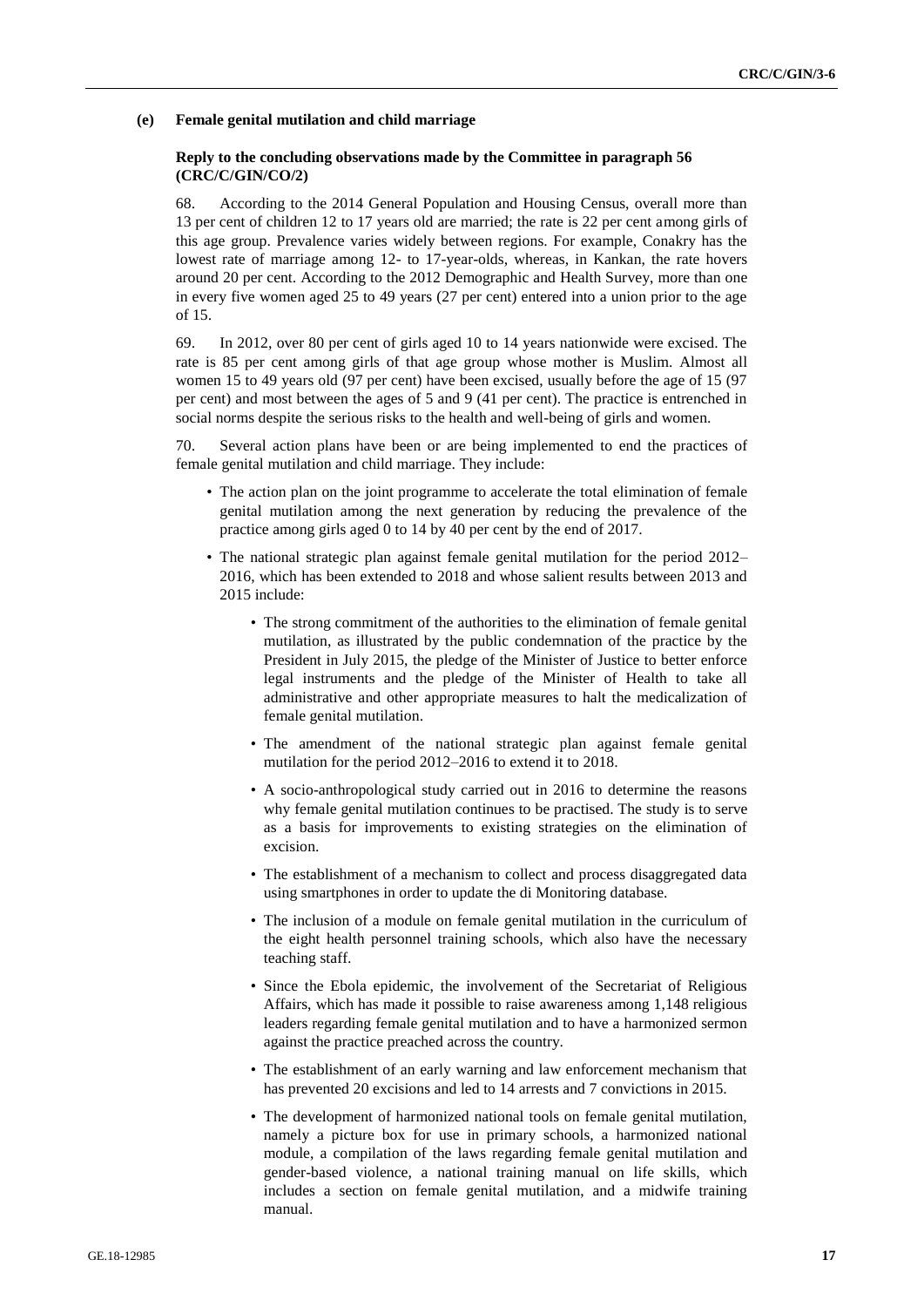- The development of standard operating procedures for community-based action, which are being used by all NGOs with a view to adopting a harmonized approach.
- Since 2013, 779 communities and 126 districts (approximately 200,000 people) have said they will stop practising female genital mutilation and child marriage and are providing protection to 19,471 non-excised girls and 6,174 at-risk unmarried girls.
- A broad campaign to combat female genital mutilation has been mounted every year since 2013 during the school holidays, which correspond to a peak in the practice.
- The implementation of a national action plan against child marriage whose 2017 objective is to promote the elimination of child marriage in some 30 per cent of villages and 10 per cent of districts and the protection from child marriage of 150,000 girls between the ages of 12 and 18 who have been identified as unmarried in the areas of intervention of child-protection professionals.

71. The elimination of female genital mutilation and child marriage continue to be an absolute priority for the Government. To this end, it has taken a number of specific measures:

- The strengthening of the prohibition of these practices in the Criminal Code and the Code of Criminal Procedure, which were promulgated in 2016. The Civil Code and the Children's Code are currently being amended for the same purpose.
- The inclusion of the elimination of these practices among the priority goals of the National Policy for the Promotion and Protection of the Rights and Welfare of the Child in Guinea, which was adopted in 2015. The three-year budgeted plan on the implementation of the National Policy for the period 2017–2019 allocates over a third of the activity budget to the elimination of these practices.
- The commissioning of a socio-anthropological study on child marriage.

## **(f) Freedom of the child from all forms of violence**

## **Reply to the concluding observations made by the Committee in paragraph 58 (CRC/C/GIN/CO/2)**

72. In 2009, 77 per cent of primary and secondary students polled had been victims of violence at school. The most common forms were public insults, bullying, emotional abuse, slapping and rape. The violence had physical effects (e.g. injuries, broken teeth, burns and loss of hearing) and emotional repercussions (e.g. frustration, embarrassment, humiliation, fear, stress, loss of self-confidence, sense of insecurity, hatred and disgust), as well as an impact on the education of the victims, who were forced to leave school or change establishment or whose performance deteriorated.

## **VI. Family environment and alternative care (arts. 5, 18 (1–2), 9– 11, 19–21, 25, 27 (4) and 39)**

#### **(a) Children deprived of a family environment**

## **Reply to the concluding observations made by the Committee in paragraph 62 (CRC/C/GIN/CO/2)**

73. The Ministry of Social Affairs, the Advancement of Women and Children's Affairs issued a decision on the establishment, monitoring and closure of shelters for at-risk children. The decision began to be disseminated in 2015 through six regional workshops that each brought together 30 professionals in the field. However, it remains relatively unknown and applied. In practice, foster families are the main recourse.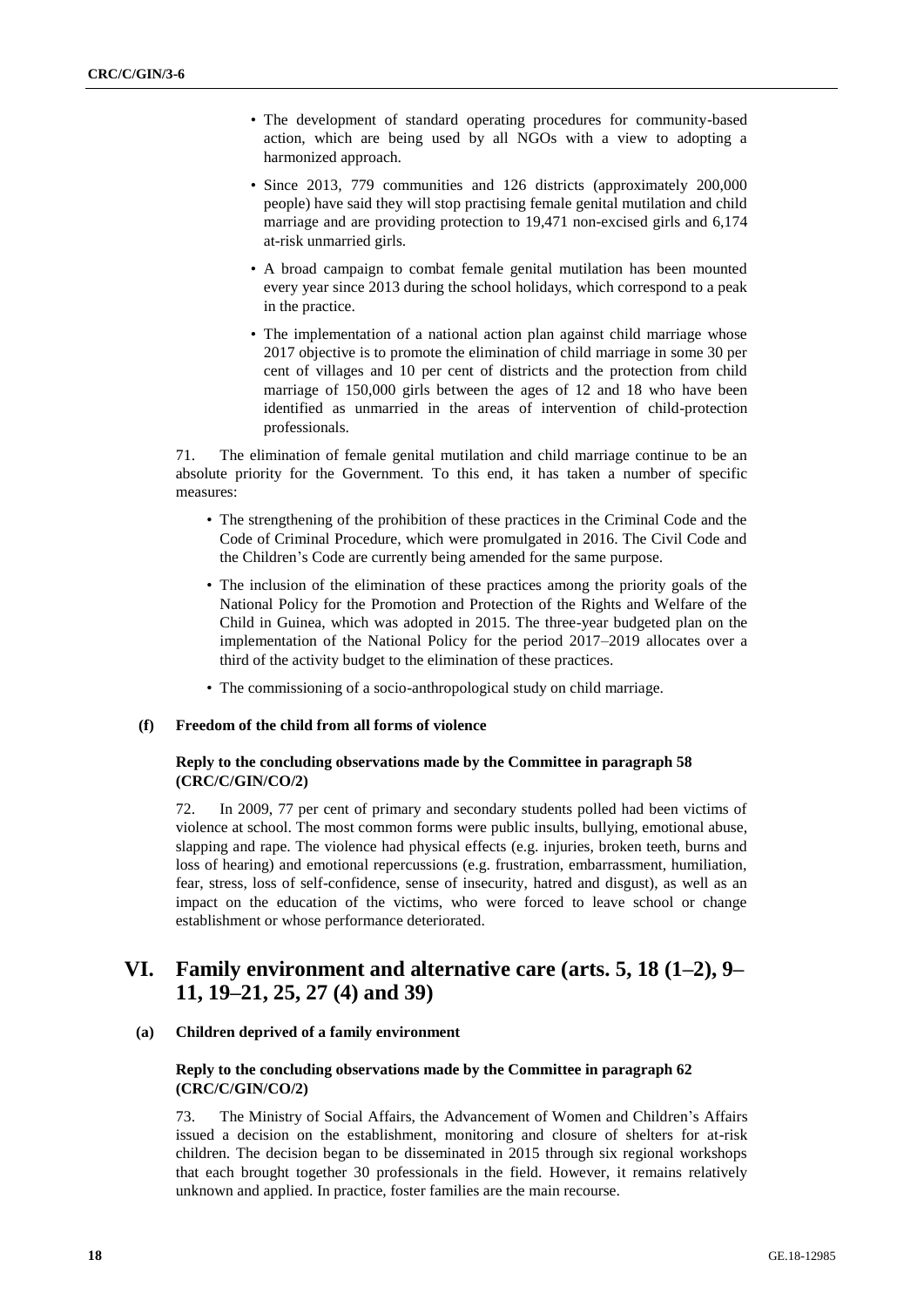#### **(b) Family environment**

**Reply to the concluding observations made by the Committee in paragraph 60 (CRC/C/GIN/CO/2)**

74. Nothing new to report in this regard.

#### **(c) Parental responsibility**

75. Nothing new to report in this regard.

## **VII. Disability, basic health and welfare (arts. 6, 18 (3), 23, 24, 26, 27 (1–3))**

## **(a) Children with disabilities**

#### **Reply to the concluding observations made by the Committee in paragraph 64 (CRC/C/GIN/CO/2)**

76. A national policy and strategy specifically designed to ensure the dignity, autonomy and active participation in the community of children with disabilities have yet to be adopted. However, Guinea ratified the Convention on the Rights of Persons with Disabilities in February 2008.

77. There are very few services, programmes and projects tailored to the needs of children with disabilities.

## **(b) Health and health services**

## **Reply to the concluding observations made by the Committee in paragraph 66 (CRC/C/GIN/CO/2)**

#### *Maternal mortality*

78. See above.

79. Although relevant figures are not available, the Ebola virus disease has probably worsened maternal mortality as the number of caesarean sections performed fell by 14 per cent between August 2013 and August 2014.

*Infant mortality and the main fatal diseases in children*

80. See above.

#### *Immunization coverage*

81. Maternal and neonatal tetanus, measles and poliomyelitis continue to cause illness and death in children. The immunization coverage survey carried out in 2016 reveals a marked increase in the number of children 12 to 23 months old who are fully vaccinated. The vaccination rate rose from 37 per cent in 2012 to 53 per cent in 2015. Coverage is slightly higher in urban areas (53.6 per cent) than in rural areas (52.4 per cent), but the difference is not statistically significant. However, there are disparities between administrative regions: the rate of fully vaccinated children is higher in the regions of Mamou (78 per cent), Boké (68 per cent), Labé (67 per cent) and Nzérékoré (59 per cent) and lower in the regions of Kankan (40 per cent) and Kindia (42 per cent). In the region of Conakry, the rate is higher in Matam (65 per cent) and Kaloum (65 per cent) and lower in Ratoma (45 per cent). Furthermore, it should be noted that, in 2012, 10.9 per cent of children 12 to 23 months old had received no vaccinations at all compared to 5.6 per cent in 2015, or a drop of 5.3 percentage points. This demonstrates that access to immunization services improved significantly between 2012 and 2016.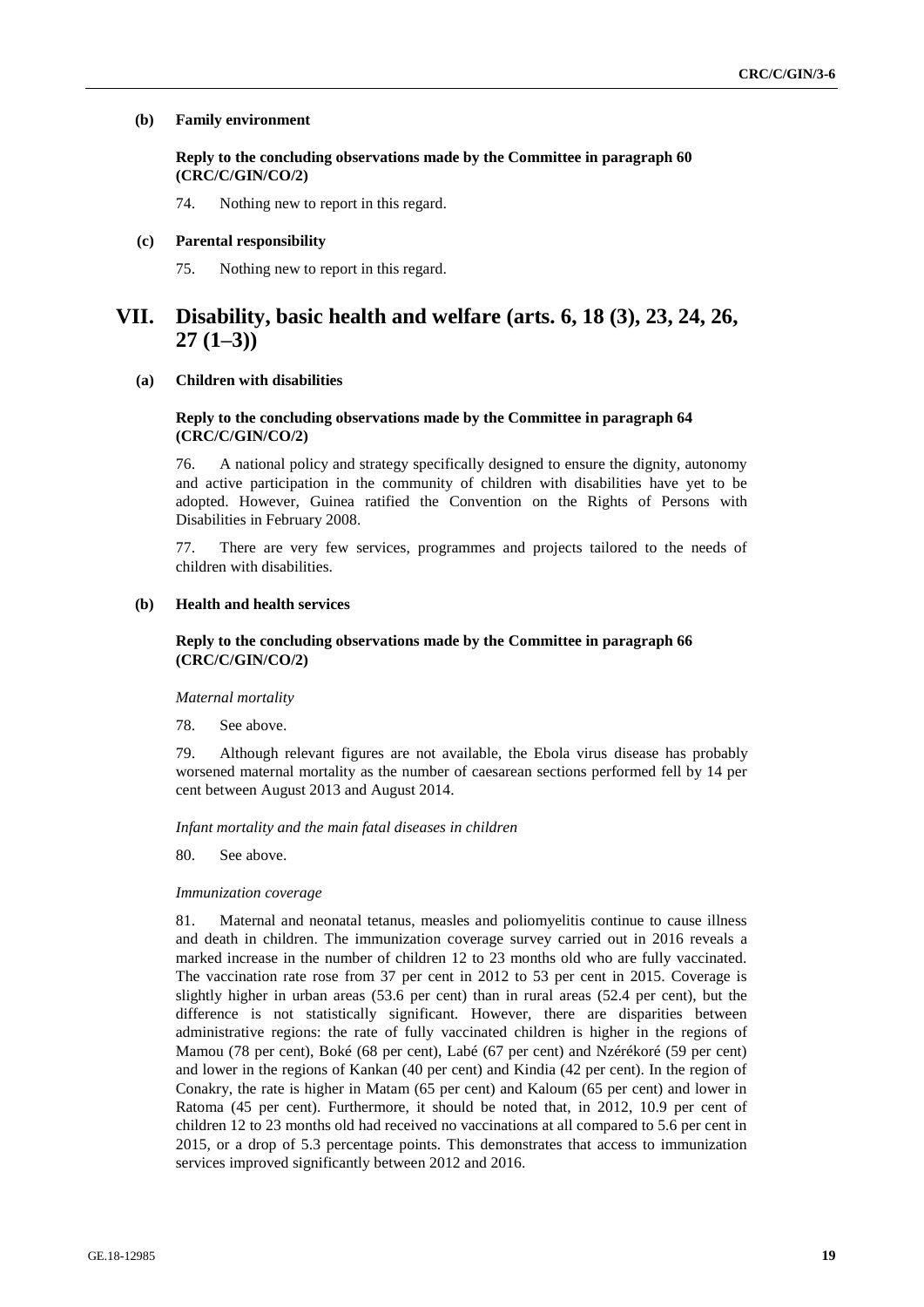#### *Mother and child nutrition*

82. The prevalence of chronic malnutrition in children under 5 years old fell from 31 per cent in 2012 to 26 per cent<sup>4</sup> in 2015.

83. The level of chronic malnutrition is slightly higher among boys (29 per cent) than girls (23 per cent).<sup>5</sup> Eight out of every 10 children (77 per cent) and 6 out of every 10 women (59 per cent) have anaemia and only 12 per cent of children are given iron. Only 21 per cent of babies are exclusively breastfed during the first six months of life. The rate was 35 per cent in 2016 according to the Multiple Indicator Cluster Survey. In addition, 60 per cent of children 6 to 23 months old receive appropriate supplementary food.

84. Acute malnutrition affects 8 per cent of children under 5 years old, but has reached levels approaching emergency thresholds in certain areas, such as Siguiri (14.5 per cent), owing to intensive gold panning activities that require women to be away from their children. According to the 2015 UNICEF report on the state of the world's children,<sup>6</sup> 12 per cent of newborns and 17 per cent of children under 5 years old in Guinea are underweight.

85. According to UNICEF, 34,119 children suffering from severe acute malnutrition in the country received treatment in 2014, with 94 per cent of them recovering in nutrition centres.<sup>7</sup> In 2015, nearly 1.5 million children were screened for malnutrition, of whom 1.4 million received vitamin A supplements, 1.2 million were dewormed and almost 22,000 suffering from severe acute malnutrition received treatment. <sup>8</sup> The number of outpatient nutrition centres integrated into health-care facilities rose from 115 in 2011 to 410 in 2015 and that of therapeutic feeding centres incorporated into hospitals from 21 to 32. The country takes part actively in international nutrition initiatives, such as Scaling Up Nutrition (SUN) and Renewed Efforts Against Child Hunger (REACH).

86. The table below provides data on the nutritional situation of children according to the 2016 Multiple Indicator Cluster Survey:

|                              | Weight for age   |        |                                  |                      | Height for age   |           |                 |                       | Weight for height |        |                       |                 |                           |
|------------------------------|------------------|--------|----------------------------------|----------------------|------------------|-----------|-----------------|-----------------------|-------------------|--------|-----------------------|-----------------|---------------------------|
|                              | Underweight      |        |                                  |                      | Stunted growth   |           |                 |                       | Emaciation        |        | <i><b>Obesity</b></i> |                 | Number                    |
|                              | Percentage below |        | Number of<br>children<br>Z-score |                      | Percentage below |           | Z-score         | Number of<br>children | Percentage below  |        | Percentage<br>above   | Z-score         | of<br>children<br>under 5 |
| Sociodemographic<br>features | $-2SD$           | $-3SD$ | average<br>(SD)                  | under 5<br>vears old | $-2SD$           | $-3SD$    | average<br>(SD) | under 5<br>years old  | $-2SD$            | $-3SD$ | $+2SD$                | average<br>(SD) | years<br>old              |
| <b>Total</b>                 | 18.3             | 5.6    | $-0.9$                           | 7 1 4 1              |                  | 32.4 14.6 | $-1.3$          | 7 081                 | 8.1               | 2.9    | 4                     | $-0.3$          | 7 053                     |
| <b>Sex</b>                   |                  |        |                                  |                      |                  |           |                 |                       |                   |        |                       |                 |                           |
| Masculine                    | 19.1             | 5.8    | $-0.9$                           | 3652                 | 34.5             | 15.7      | $-1.3$          | 3 6 1 6               | 8.6               | 3.3    | 4.6                   | $-0.3$          | 3 609                     |
| Feminine                     | 17.4             | 5.3    | $-0.9$                           | 3 4 8 9              | 30.3             | 13.4      | $-1.2$          | 3465                  | 7.5               | 2.6    | 3.4                   | $-0.3$          | 3444                      |

## **Nutritional status of children: Percentage of children under 5 years old, by nutritional status according to three anthropometric indicators (weight for age, height for age and weight for height), Guinea, 2016**

#### **Access to drinking water and sanitation**

87. In Guinea, 73.4 per cent of households do not have drinking water and 66.6 per cent do not use improved toilets. Disparities between rural and urban areas and between regions

<sup>4</sup> National Nutrition Survey conducted using Standardized Monitoring and Assessment of Relief and Transitions (SMART) methods by UNICEF, the World Food Programme and the Ministry of Health in July 2015.

<sup>5</sup> National Nutrition Survey conducted using SMART methods by UNICEF, the World Food Programme and the Ministry of Health in July 2015.

<sup>6</sup> UNICEF, *The State of the World's Children Report 2015 Statistical Tables* (Nov 20, 2014).

<sup>7</sup> UNICEF, 2014 Annual Report.

<sup>8</sup> Nutrition and Food Security Cluster bulletin, October 2015.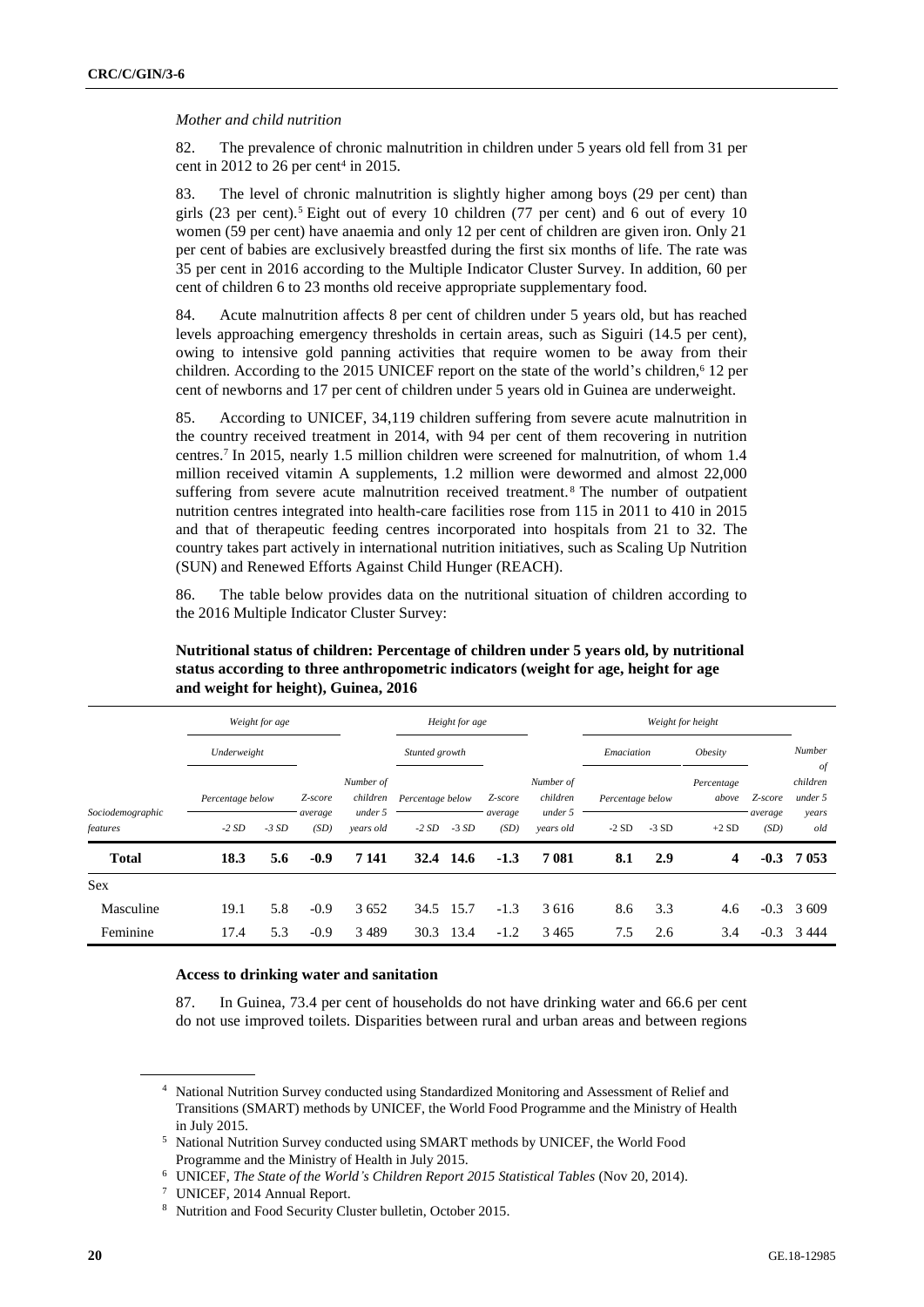are very pronounced. Rural areas and the region of Mamou are the most underprivileged in terms of drinking water, as is the region of Faranah in terms of sanitation.

88. A third of urban households do not have drinking water or sanitation. In rural areas, the rate is 92 per cent with regard to drinking water and 82 per cent with regard to sanitation. As for the regions, aside from Conakry, where the rate of households without access is relatively low, lack of access is very high in all the other regions. Lack of access to drinking water ranges from 80.7 per cent in Boké to over 90 per cent in Mamou, while 71.3 per cent of households in Kindia and 87 per cent in Faranah go without adequate sanitation services.

## **(f) Adolescent health**

### **Reply to the concluding observations made by the Committee in paragraph 68 (CRC/C/GIN/CO/2)**

89. Adolescents are at high risk of contracting sexually-transmitted infections and becoming pregnant. Guinea is among the countries classified as level red by the United Nations Population Fund because the average age at first sexual intercourse is under 17. Indeed, 34 per cent of girls between the ages of 15 and 19 have already begun their reproductive life, 22.4 per cent had their first sexual intercourse before the age of 15, 28 per cent have already had at least one child and 6 per cent were pregnant with their first child at the time of the 2012 Demographic and Health Survey/Multiple Indicator Cluster Survey. The median age of first sexual intercourse does not vary much according to socioeconomic status and is generally between the ages of 16 and 18.

90. A multidimensional analysis of child hardship, carried out as part of the development of the national social protection policy (De Neubourg, Bakouan Traoré, & Gassmann, *Pauvreté et Protection Sociale en Guinée* (Poverty and Social Protection in Guinea), 2015), revealed that over 40 per cent of girls give birth to their first child before the age of 18. Early pregnancy often leads to dropping out of school. The combination of high early pregnancy and dropout rates means that babies are born into households where the mother has little or no education and is illiterate. Given the importance of a mother's educational attainment in determining a child's level of hardship, children who grow up with poorly educated mothers are at greater risk of dropping out of school and being illiterate themselves. In addition to the threat posed to a girl and her child's future, early pregnancy not only undermines prospects for economic growth but it also guarantees that poverty, in all its forms, will be transmitted from one generation to the next.

#### **(g) HIV/AIDS**

## **Reply to the concluding observations made by the Committee in paragraph 70 (CRC/C/GIN/CO/2)**

#### *Mother-to-child transmission*

91. There were 120,000 people living with HIV/AIDS in Guinea in 2012 (1.7 per cent of the population), including 63,000 women, or more than half of those infected, and 14,000 children. There were 46,000 AIDS orphans in 2012.

92. Urban areas, in particular Conakry, have the highest prevalence rates (2.7 per cent).

93. The prevalence of the virus among pregnant women, in addition to being higher than among the general population, is on the rise. According to the 2015 National Sentinel Surveillance Study, it increased from 2.53 per cent in 2008 to 3.6 per cent in 2015. The rate is very high in the regions of Boké (4.41 per cent), Conakry (4.38 per cent) and Nzérékoré (4.41 per cent). However, significant progress has been made regarding the care provided to HIV-positive pregnant women: 62 per cent were given antiretroviral drugs to reduce the risk of mother-to-child transmission in 2014, compared to 17 per cent in 2011.

94. Through the unit on reproductive health and the prevention of HIV/AIDS, 80 per cent of HIV-positive pregnant women received antiretroviral drugs. All persons known to be living with HIV/AIDS are undergoing antiretroviral treatment and are regularly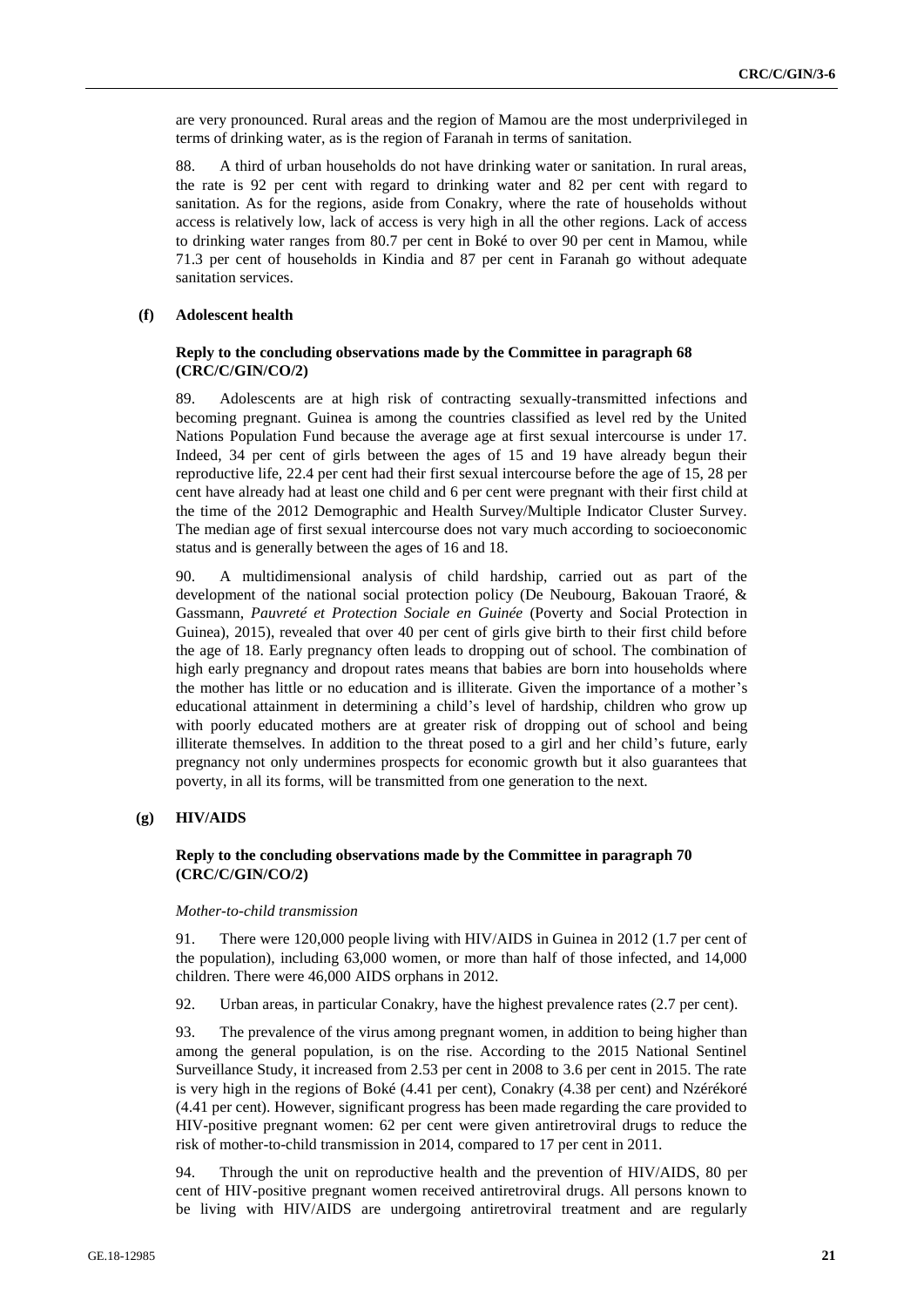examined at the hospital in Nzérékoré. In addition, the United Nations Development Assistance Framework has made it possible for 104 health-care centres in four regions to provide nutritional support services for children under 5 years old, pregnant and breastfeeding women and persons living with HIV/AIDS. Furthermore, with support from the United Nations system, considerable progress has been made on a bill on the establishment of a national observatory on the rights of persons living with HIV/AIDS.

## *Risk behaviour among adolescents*

95. It is estimated that, as a result of sustained awareness-raising campaigns on HIV, half of young people between the ages of 15 and 24 have some knowledge of how to prevent the sexual transmission of HIV.

96. Members of the network of persons living with HIV/AIDS (30 people), including sex workers, have benefited from capacity-building activities on results-based planning and management. The counselling, information and guidance centres for young people, which were set up as strategic bridges to reach school dropouts and young people who have never attended school, provide services and information on sexual and reproductive health and HIV that are tailored to young people, including adolescents. Lastly, as result of a speciallydesigned training strategy, young people from families whose members are infected with HIV/AIDS and who receive supplies from the World Food Programme at health-care centres are aware of the disease's modes of transmission.

## **(h) Standard of living**

## **Reply to the concluding observations made by the Committee in paragraph 72 (CRC/C/GIN/CO/2)**

97. The per capita gross domestic product (GDP) growth rate fell between 2013 and 2015. It stood at -0.2 per cent in 2013, -1.9 per cent in 2014 and -1.6 per cent in 2015.<sup>9</sup>

98. Approximately 90 per cent of households have at least one insecticide-treated mosquito net. The target under the United Nations Development Assistance Framework (i.e. 50 per cent of households) has been exceeded thanks to considerable involvement of the United Nations system.

99. The results of the food security assessment conducted in May 2015 by the World Food Programme, FAO and the Government show that approximately 1.9 million people are in a situation of food insecurity in Guinea, 59,000 of them in a situation of severe food insecurity.<sup>10</sup> In other words, 17.6 per cent of households in the country face food insecurity. When compared against the results of surveys conducted in 2009 and 2012, the number of households facing food insecurity has decreased.

100. In 2015, 17 rural and urban communities saw the installation of facilities to reduce greenhouse gas emissions and human pressure on timber resources and to relieve some of the burden of daily chores on women and protect their health. Thus, 10,750 households were equipped with improved fireplaces, 771 tons of salt were produced using solar energy and 30 solar kits were installed. It is estimated that the production of iodized salt has saved 2,317 tons of wood, or 290 hectares of mangroves.

101. Between January 2013 and August 2015, \$700,000 in microloans were used to fund 482 projects for young people and women, thereby creating 106,150 jobs, nearly half of which were for girls. Funding mechanisms were developed to reach all categories of the population. For example, 4,973 women received loans from the Yétémali banking network; the Foniké fund awarded loans to 3,001 young developers, including 1,440 women; 57 young people received funding from the Agriculture Entrepreneurship Fund; Foncréa granted loans to 1,482 people in 2013 and 2014, including 1,185 women; and the Djigui

<sup>&</sup>lt;sup>9</sup> Source: Guinée 2015, economic outlook.

<sup>&</sup>lt;sup>10</sup> Assessment of food security in emergency situations, World Food Programme/Food and Agriculture Organization of the United Nations/Ministry of Agriculture, July 2015.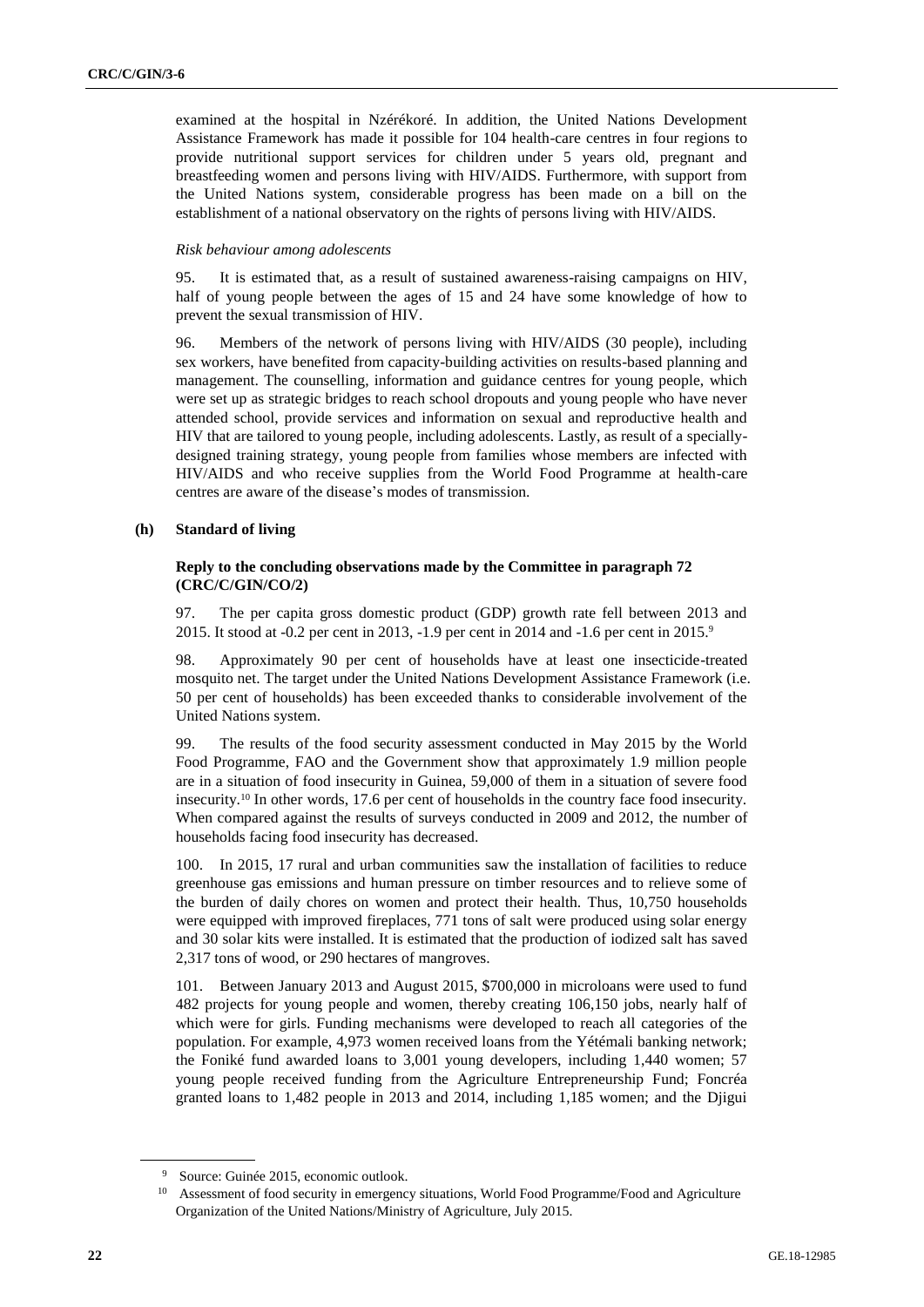Nafa fund provided funding to 758 people, including 562 women, in the prefectures of Haute-Guinée.

102. Another youth employment project under the United Nations Development Assistance Framework has been rolled out in 10 prefectures of Haute-Guinée, Moyenne-Guinée and Guinée-Forestière with the aim of increasing resilience and self-reliance in the community by providing young people with technical and practical skills to meet their own needs. The outcome of the project includes not only better skills but also the establishment of community production centres in three rural communities of Guinée-Forestière, where 50 qualified instructors provide good quality training in the areas of agrifood processing, entrepreneurship and wood processing, among others. A total of 857 people have received specialized training and the centres are in high demand. An assessment of the project revealed that 32 per cent of those who received training at the centres have found employment.

## **VIII. Education, leisure and cultural activities (arts. 28, 29 and 31 )**

**Reply to the concluding observations made by the Committee in paragraph 74 (CRC/C/GIN/CO/2)**

#### **(a) Education, including vocational training and guidance**

#### *Access to good quality preschool education*

103. In 2014, there were 1,803,793 children between the ages of 3 and 6 in Guinea, of whom 858,347 were girls. Most (1,253,341) live in rural areas. Enrolment in preschool education remains low, with a gross rate of 8.4 per cent and a net rate of 7.2 per cent for the 2014/15 academic year (Ministry of Social Affairs, the Advancement of Women and Children's Affairs, 2015). There are great disparities between the regions and between urban and rural areas: both rates are markedly higher in Conakry than in the other regions and, by and large, preschool education centres are located in urban areas, chiefly in the prefectural and regional capitals. In the 2014/15 academic year, Conakry alone was home to nearly half of the centres (864 out of 1,746). Preschool education services do include nurseries and crèches but are mainly comprised of kindergartens and community childcare centres. The small number of community childcare centres (190 in 2014/15) is compounded by a number of shortcomings, including a lack of basic infrastructure (drinking water, latrines and cafeterias), a shortage of teaching materials and toys and an insufficient number of educators.

#### *Access to good quality basic education*

104. According to the 2013/14 statistical yearbook on primary education, there was very little change in the education indicators compared to 2012/13. Disparities between administrative regions, sexes and socioeconomic status have not been resolved: the highest completion rates were recorded in the regions of Conakry (84.2 per cent), Mamou (82.2 per cent), Kindia (64.2 per cent), Kankan (62.6 per cent) and Boké (62.6 per cent), while the lowest rate was recorded in the region of Labé (50 per cent). The completion rate among girls is 58.7 per cent, compared to 71.7 per cent among boys (National Statistics Institute, 2016).

105. Many primary school teachers do not have the requisite qualifications in certain subjects. In 2014, there were on average 3.1 textbooks per primary school pupil, 4 in the public system. Regarding infrastructure, the student per classroom ratio barely changed between 1999 and 2014, rising from 44 to 44.5. The ratio is highest in Conakry (53.7) and lowest in Mamou (37.9). It is highest in urban areas, reflecting enthusiasm for education in those areas, partly because schools are closer and have enough teachers and the opportunity cost is lower in the city than in the countryside. Only 33 per cent of establishments have water; the disparity between rural schools (21 per cent) and urban schools (62 per cent) is high. There is a similar disparity with regard to the availability of latrines in schools.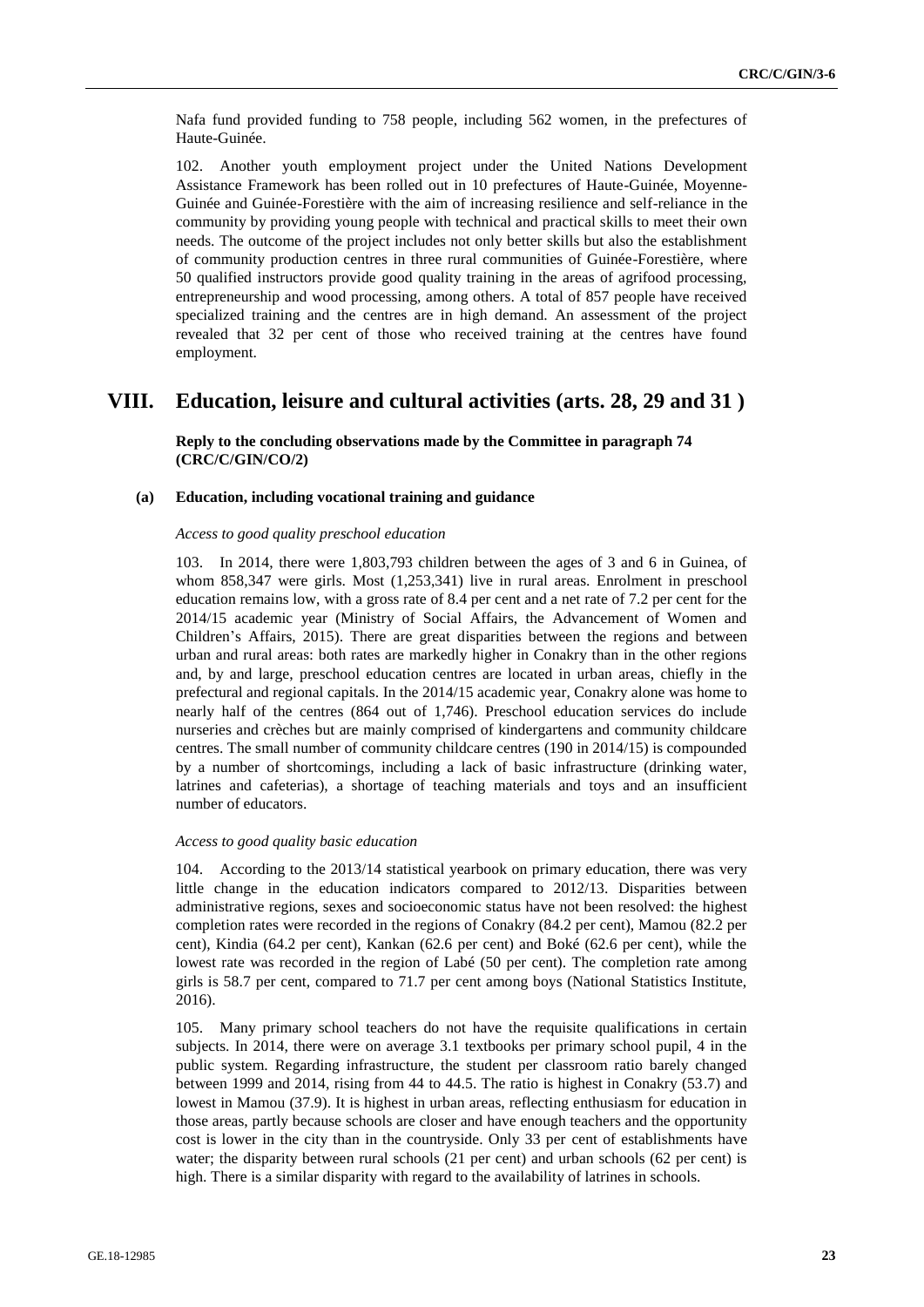106. Education costs remain largely dominated by staff salaries (57 per cent). The purchasing of goods and services accounts, on average, for less than 10 per cent. Recurrent expenditures account for nearly 93 per cent of all expenditures in the sector. Therefore, there is very little investment capacity (on average 7 per cent).

107. The net enrolment rate has risen to  $47.8$  per cent,<sup>11</sup> which represents an increase of 3.5 percentage points compared to the baseline of 44.3 per cent under the United Nations Development Assistance Framework. The rate is 39.3 per cent for girls and 55.9 for boys. In 2014, the gender parity index was 0.89 with regard to the gross primary enrolment ratio and  $0.83$  with regard to the gross enrolment ratio.<sup>12</sup> In terms of the latter indicator, the gap between girls and boys has barely changed (0.2 percentage points), despite efforts by UNICEF under the Framework to improve these indicators through the use of active pedagogical methods, teacher training, the distribution of school kits in certain schools and the construction of modern schools.

108. In order to boost the quality of teaching and learning, steps have been taken under the Framework to enhance the training of teachers in various subjects and in how to monitor academic progress. In addition, a pool of 41 instructors has been set up and over 2,500 teachers in multigrade classrooms, as well as 1,348 middling and least-performing teachers, have received training. Other measures to increase enrolment include: awarenessraising about the education of 6- to 11-year-olds, media campaigns and outreach targeting parents and school administrators, the distribution of schools supplies and the provision of meals in 735 school cafeterias in 2014 and 1,365 in 2015.

#### *Access to secondary education and vocational training*

109. In the period 2009–2014, the average enrolment rate among girls was 25 per cent. In 2014/15, there were 639,478 students attending secondary schools (lower and upper secondary), of whom 248,255 were girls and 391,223 were boys, out of a total of 1,765,937 secondary-age students, including 922,691 girls and 843,246 boys. Disparities according to the socioeconomic status of the head of household persist with regard to the net secondary enrolment rate. For example, the enrolment rate of children from households whose head is a public servant is significantly higher (55.2 per cent) than those from households whose head is a farmer (14.4 per cent).

110. The net completion rate of both lower and upper-secondary education remains low, with enormous disparities by region, setting (urban compared to rural) and sex. For example, the net lower-secondary completion rate is 12.2 per cent nationally, but 21.6 per cent in urban areas and 5.5 per cent in rural areas. The rate for girls is 9.1 per cent nationally, but 17.7 per cent in urban areas and 3.6 per cent in rural areas. These variations are also observed at the upper-secondary level.

#### **(b) Recreational and cultural activities**

111. Occasional television shows and advertisements deal with topics such as trafficking in children, female genital mutilation and child marriage.

## **IX. Special protection measures (arts. 22, 30, 32, 33, 35, 36, 37 (b–d), and 38–40)**

**(a) Asylum-seeking and refugee children**

## **Reply to the concluding observations made by the Committee in paragraph 76 (CRC/C/GIN/CO/2)**

112. Nothing new to report in this regard.

<sup>&</sup>lt;sup>11</sup> Ministry of Pre-University Education statistical yearbook 2013/14 and UNICEF 2013 annual report.

<sup>&</sup>lt;sup>12</sup> UNICEF, Country Office Annual Report 2014.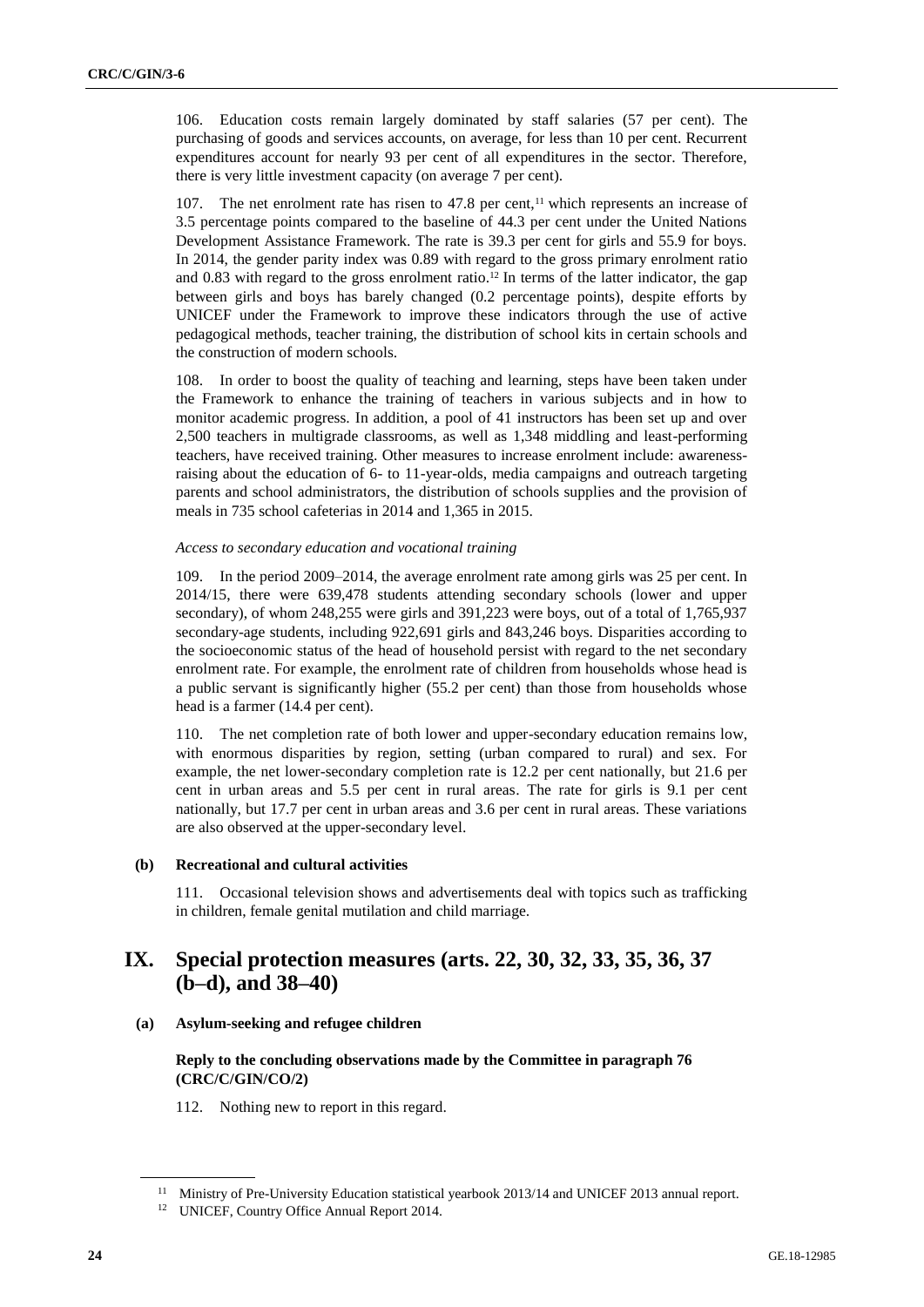#### **(b) Children in armed conflict**

#### **Reply to the concluding observations made by the Committee in paragraph 78 (CRC/C/GIN/CO/2)**

113. Nothing new to report in this regard.

#### **(c) Economic exploitation, including child labour**

#### **Reply to the concluding observations made by the Committee in paragraph 80 (CRC/C/GIN/CO/2)**

114. According to the 2012 Demographic and Health Survey/Multiple Indicator Cluster Survey, 52.6 per cent of 5- to 11-year-olds and 37 per cent of 12- to 14-year-olds had worked in the week preceding the survey. The prevalence of child labour varies in accordance with a family's economic well-being. More than 55 per cent of children from the most underprivileged households work, compared to only 10.2 per cent of those from better off households. From a regional perspective, 12- to 14-year-olds in the region of Faranah are the most economically active, with a rate of 58.5 per cent, while the rate in Conakry is 12.4 per cent.

#### **(d) Children in street situations**

## **Reply to the concluding observations made by the Committee in paragraph 82 (CRC/C/GIN/CO/2)**

115. Nothing new to report in this regard.

#### **(e) Sale, trafficking and abduction**

#### **Reply to the concluding observations made by the Committee in paragraph 84 (CRC/C/GIN/CO/2)**

116. Nothing new to report in this regard.

#### **(f) Administration of juvenile justice**

## **Reply to the concluding observations made by the Committee in paragraph 86 (CRC/C/GIN/CO/2)**

117. The newly reorganized justice system provides for specialized children's courts.

#### **(g) Child victims and witnesses of crimes**

#### **Reply to the concluding observations made by the Committee in paragraph 87 (CRC/C/GIN/CO/2)**

118. In general terms, the protection of persons is enshrined in the Constitution of May 2010, in particular articles 19 and 23. More specifically, the protection of child victims and witnesses is provided for in articles 393 to 396 of the Children's Code. The Code of Criminal Procedure of 26 October 2016 regulates the reparations procedure for victims of criminal acts in connection with the enforcement of judgments of the International Criminal Court (art. 719 ff.); establishes, under every lower court, an office for assistance to victims of criminal acts (art. 857); and provides for a procedure for offences of a sexual nature and the protection of underage victims. Several other provisions, particularly those on preliminary investigations and conditional release, also underscore the rights of victims and witnesses of criminal acts. In practice, a number of measures have been taken, primarily by NGOs, to protect victims and witnesses, including: (i) training for social workers and legal officials in relevant psychosocial and legal matters; (ii) campaigns and periodic support to promote birth registration and the regularization of civil status documents; (iii) support to access remedies and procedures available to victims.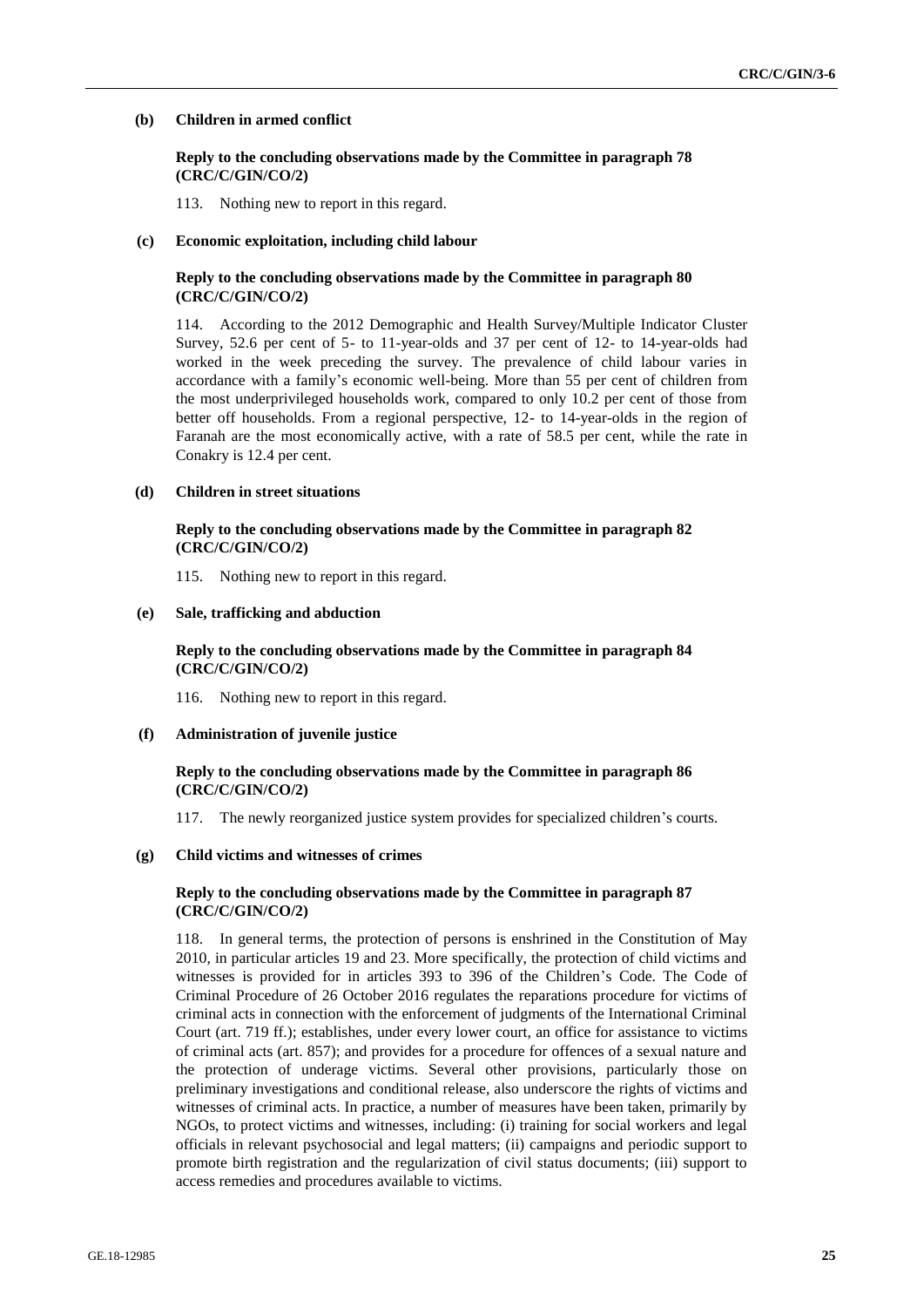## **X. Implementation of the Optional Protocol to the Convention on the Rights of the Child on the sale of children, child prostitution and child pornography**

## **(a) Implementation of the recommendations in the Committee's previous concluding observations under the Optional Protocol**

119. In response to the recommendation contained in paragraph 88 of the Committee's concluding observations, Guinea prepared its initial report on the implementation of the Optional Protocol to the Convention on the Rights of the Child on the sale of children, child prostitution and child pornography in 2014. The report will be considered by the Committee at its seventy-sixth session in September 2017. Accordingly, the Committee's observations regarding the Optional Protocol were not available at the time of drafting.

## **(b) Any major developments concerning legal and policy measures taken towards the implementation of the Optional Protocol, including whether all acts defined under articles 2 and 3 have been incorporated in the criminal legislation of the State party and whether extraterritorial jurisdiction over such crimes has been exercised**

120. A revision of codes and laws has been under way since 2010. Amended versions of the Criminal Code and the Code of Criminal Procedure were promulgated in 2016. The amendment of the Children's Code is in the advanced stages and will better align Guinean law with the Optional Protocol by defining and criminalizing more clearly all the acts defined under articles 2 and 3 of the Optional Protocol and by regulating international adoptions, especially cases where a Guinean child is adopted by a resident of another State.

121. Since the submission of the initial report, no case has been recorded that required the State to exercise its extraterritorial jurisdiction in cases of acts covered in the Optional Protocol.

## **(c) Measures to establish liability of legal persons for offences under the Optional Protocol**

122. The new Criminal Code, contrary to the previous version, contains provisions on the liability of legal persons. Article 280 introduces the principle of the criminal liability of legal persons, except the State. This does not preclude individuals, perpetrators or accomplices from liability for the acts.

## **(d) Prevention measures and promotion of awareness of the harmful effects of the offences under the Optional Protocol**

123. The protection of vulnerable children from the practices covered in the Optional Protocol is generally ensured at the community level by NGOs and local offices of the Guinean Child Protection System.

124. The National Committee on Trafficking in Persons, which became the National Committee to Combat Trafficking in Persons and Related Practices on 7 February 2017, in partnership with the transport trade unions, organized awareness-raising sessions for road transport carriers on the topics of child trafficking and illegal migration in October 2016.

125. Several cross-border activities have been carried out along the Guinea-Senegal and Guinea-Sierra Leone routes, including: travelling exhibitions, training of defence and security forces, the establishment of village child protection committees and the provision of capacity-building for their members. In the prefecture of Forécariah, 250 children and their parents were educated about trafficking in children. Awareness campaigns about the stigmatization of Ebola survivors and trafficking in children have reached 331 inhabitants of 29 villages bordering Sierra Leone.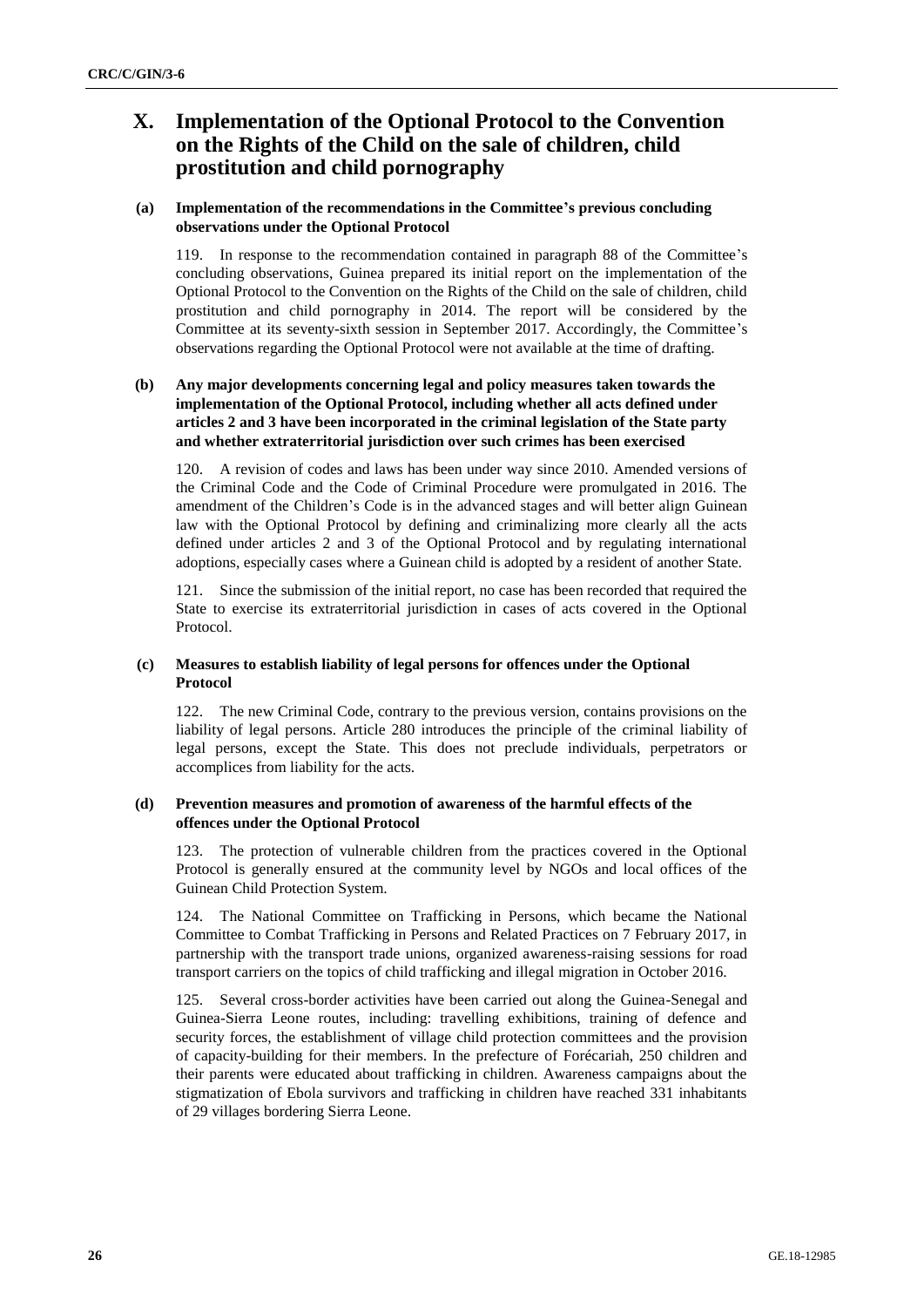## **(e) Measures taken to provide social reintegration and physical and psychological recovery for child victims of offences under the Optional Protocol and to ensure that they have access to procedures to seek compensation**

126. During the reporting period, over 48 foreign minors in situations of hardship were identified and were provided with assistance to return to their country of origin. Some 576 children who were victims or at risk of trafficking or abuse benefited from prevention and/or protection services along the Guinea-Senegal route.

## **(f) Measures adopted to protect children who have been victims and/or witnesses of the practices prohibited under the Optional Protocol during all stages of the criminal justice process**

127. A new Code of Criminal Procedure was promulgated on 26 October 2016. It regulates the reparations procedure for victims of criminal acts in connection with the enforcement of judgments of the International Criminal Court (art. 719 ff.); establishes, under every lower court, an office for assistance to victims of criminal acts (art. 857); and provides for a procedure for offences of a sexual nature and the protection of underage victims. Several other provisions, particularly those on preliminary investigations and conditional release, also underscore the rights of victims and witnesses of criminal acts. In this connection:

- Twelve cases of trafficking have yet to be tried at the time of writing and a further 18 have reportedly disappeared from the judicial circuit. The court of Labé handed down 2 convictions in 2015.
- An undetermined number of children from Mali and Sierra Leone, as well as Guinean children living abroad, have been repatriated in one direction or another, in collaboration with several national and international children's organizations. The children who returned to Guinea received reintegration assistance.
- There is still no specific reception and assistance centre for trafficking victims.

### **(g) Efforts to promote international cooperation and coordination concerning prevention, detection, investigation, prosecution and punishment**

128. The provisions of article 704 ff. of the new Code of Criminal Procedure provide for the possibility of judicial cooperation with the International Criminal Court to prosecute and sentence anyone suspected of having committed offences under its jurisdiction, including the offence of the recruitment of children.

129. Guinea is a member of the West African Network of Central Authorities and Prosecutors against Organized Crime.

130. Guinea regularly takes part in regional meetings held in West Africa to ensure international coordination and collaboration in the prevention, detection, investigation, prosecution and punishment of practices covered in the Optional Protocol. Several international partners, including the United Nations Office on Drugs and Crime, the International Organization for Migration, International Social Service — West Africa, the Multinational Joint Task Force against Boko Haram and the Fund for Global Human Rights, lend their support to these coordination and collaboration meetings.

131. Guinea also takes part in meetings to monitor the implementation of bilateral and multilateral agreements regarding practices covered in the Optional Protocol.

## **(h) Steps taken to support international cooperation to assist the physical and psychological recovery, social reintegration and repatriation of victims**

132. Guinea receives support from the international community via cooperation agreements signed with child-protection agencies such as UNICEF, Plan International, Terre des Hommes — Lausanne and ChildFund. These organizations consult one another through a mechanism that coordinates non-State actors in the child protection sector.

133. Guinea receives assistance as part of the implementation of the Trafficking Victims Protection Act of the United States of America, which lists countries by level of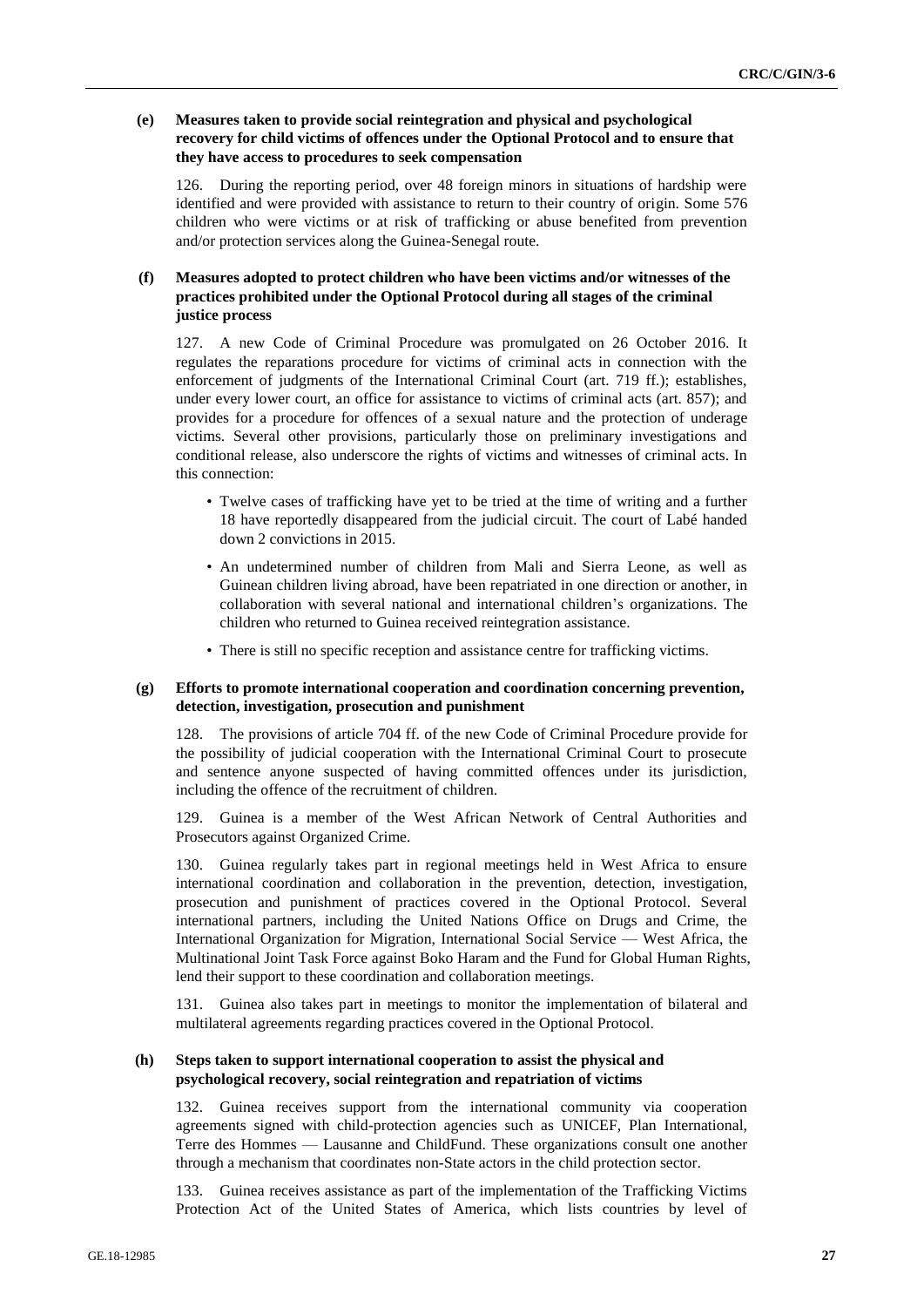commitment to anti-trafficking efforts and by progress made. Guinea was in tier 2 of the monitoring list for several successive years but was recently downgraded to tier 3.

## **XI. Implementation of the Optional Protocol on the involvement of children in armed conflict**

## **(a) Implementation of the recommendations in the Committee's previous concluding observations under the Optional Protocol**

134. Nothing new to report in this regard.

#### **(b) Minimum age for military conscription**

135. Nothing new to report in this regard.

### **(c) Minimum age for voluntary enlistment**

136. Nothing new to report in this regard.

## **(d) Any major developments concerning legal and policy measures taken towards the implementation of the Optional Protocol, and whether jurisdiction over such crimes has been exercised, including extraterritorially**

137. A new version of the Code of Criminal Procedure, adopted and promulgated on 26 October 2016, retains all the provisions related to the Optional Protocol, namely articles 3 and 4. In addition, article 703 of the new Code compels the State to play a role in the punishment of perpetrators of relevant offences, including the recruitment of child soldiers as a war crime, and to cooperate with the International Criminal Court. However, the new versions of the Criminal Code and the Code of Criminal Procedure still contain all the provisions related to the Optional Protocol and incorporate all the provisions of the Rome Statute of the International Criminal Court.

138. The declaration of National Citizenship Week and the goal of the Ministry of National Unity and Citizenship to have classes on human rights and civics included in school and university curricula provide opportunities to raise awareness of the Optional Protocol and related practices.

139. The Code of Military Justice, adopted in 2012, contains provisions that could apply to offences committed by military personnel abroad. Article 18 stipulates that the military courts are competent to examine and pass judgment on ordinary offences committed by members of the armed forces, or equivalent non-combatant personnel in service, in military establishments or at their billet, as well as the military offences established under this Code in accordance with the rules of procedure which apply thereto. The expression "at their billet" refers to the place where travelling members of the armed forces are accommodated. If travel occurs within the national territory, the expression refers only to the home and annexes of the person hosting the member or members of the armed forces. If travel occurs in foreign territory, the term refers to any offence committed anywhere in the foreign territory.

## **(e) Whether children have directly taken part in hostilities**

140. No cases of direct participation by Guinean children in hostilities have been recorded since the drafting of the initial report regarding the Optional Protocol.

## **(f) Measures taken to provide for the physical and psychological recovery of children who have been recruited or used in hostilities, through, inter alia, technical cooperation and financial assistance**

141. Nothing new to report in this regard.